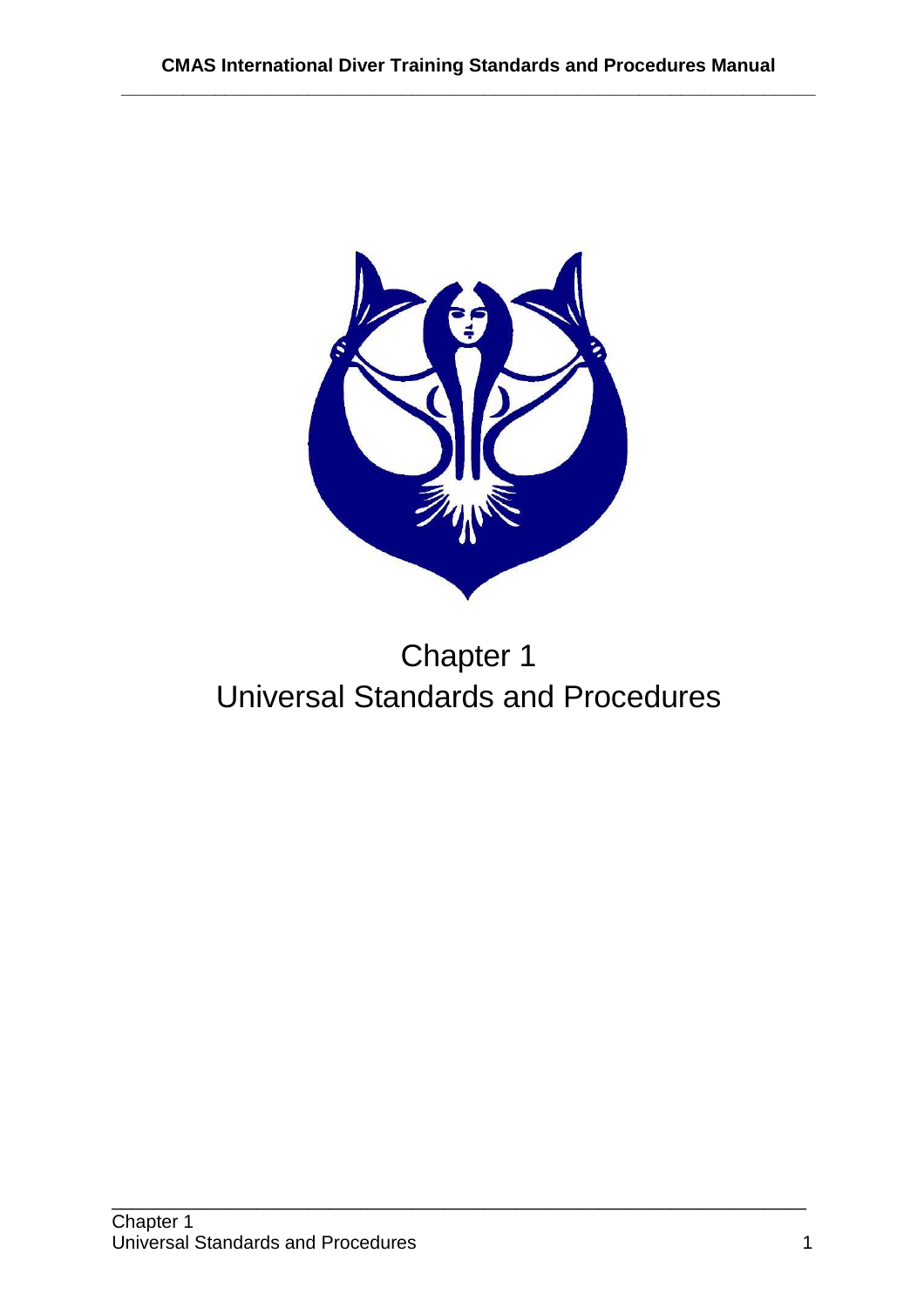# **1. The CMAS International Diver Training Certification System**

# 1.1 Introduction

- 1.1.1 The CMAS has developed a CMAS International Diver Training Certification System that consists of Diver, Speciality Diver, Technical Diver and Leadership Diver Training Standards and which allows divers,that have been trained in accordance with the prescribed CMAS International Diver Training Standards, to have their certifications recognised throughout the world in countries that are members of the CMAS family of divers.
- 1.1.2 A diver can obtain a CMAS International Diver Training Certificate by means of either of the following:
- 1.1.2.1 By attending a CMAS Diver Training Programme of a CMAS Federation, that is presented by a CMAS Instructor that is duly authorised to present the training programme on behalf of the specific CMAS Federation, provided that the CMAS Federation is a member in good standing with the CMAS International Technical Committee and provided that such training programme has been recognised by CMAS International as equivalent to the CMAS International Diver Training Standard for that specific training programme.
- 1.1.2.2 By attending a CMAS Diver Training Programme of a CDC, that is presented by a CMAS Instructor that is duly authorised to present the training programme on behalf of the specific CDC, provided that the CDC is a member in good standing with the CMAS International Technical Committee and provided that such training programme has been recognised by CMAS International as equivalent to the CMAS International Diver Training Standard for that specific training programme.
- 1.2 Aim of the CMAS International Diver Training Certification System
- 1.2.1 The CMAS International Diver Training Certification System aims at providing international recognition for all CMAS Diver Training Certifications by clearly stating, in the prescribed CMAS Diver Training Standards, the level of competence and experience required from a diver before a specific level of CMAS certification will be issued to him by CMAS International. This means that the system is intended to provide international recognition of an individual diver's level of competence and experience, irrespective of where he was trained in the world, allowing him to dive all over the world with his CMAS International C-card.
- 1.2.2 All CMAS Federations or CDC's are compelled to recognise a diver's CMAS International Certification allowing the diver to dive within the parameters of his CMAS International Certification and allowing him to gain access to more advanced CMAS Diver Training Programmes based on his CMAS International Certification.
- 1.3 Format used for CMAS International Diver Training Certificates
- 1.3.1 CMAS International produces a double sided plastic Certification Card, referred to as a "C-card" for every Diver Training Programme included in this CMAS InternationalDiver Training Standards and Procedures Manual that serves as proof that the card holder has been assessed by a CMAS Instructor and that he has achieved the desired level of competence as coupled to the specific level of certification as prescribed by the relevant CMAS Standard.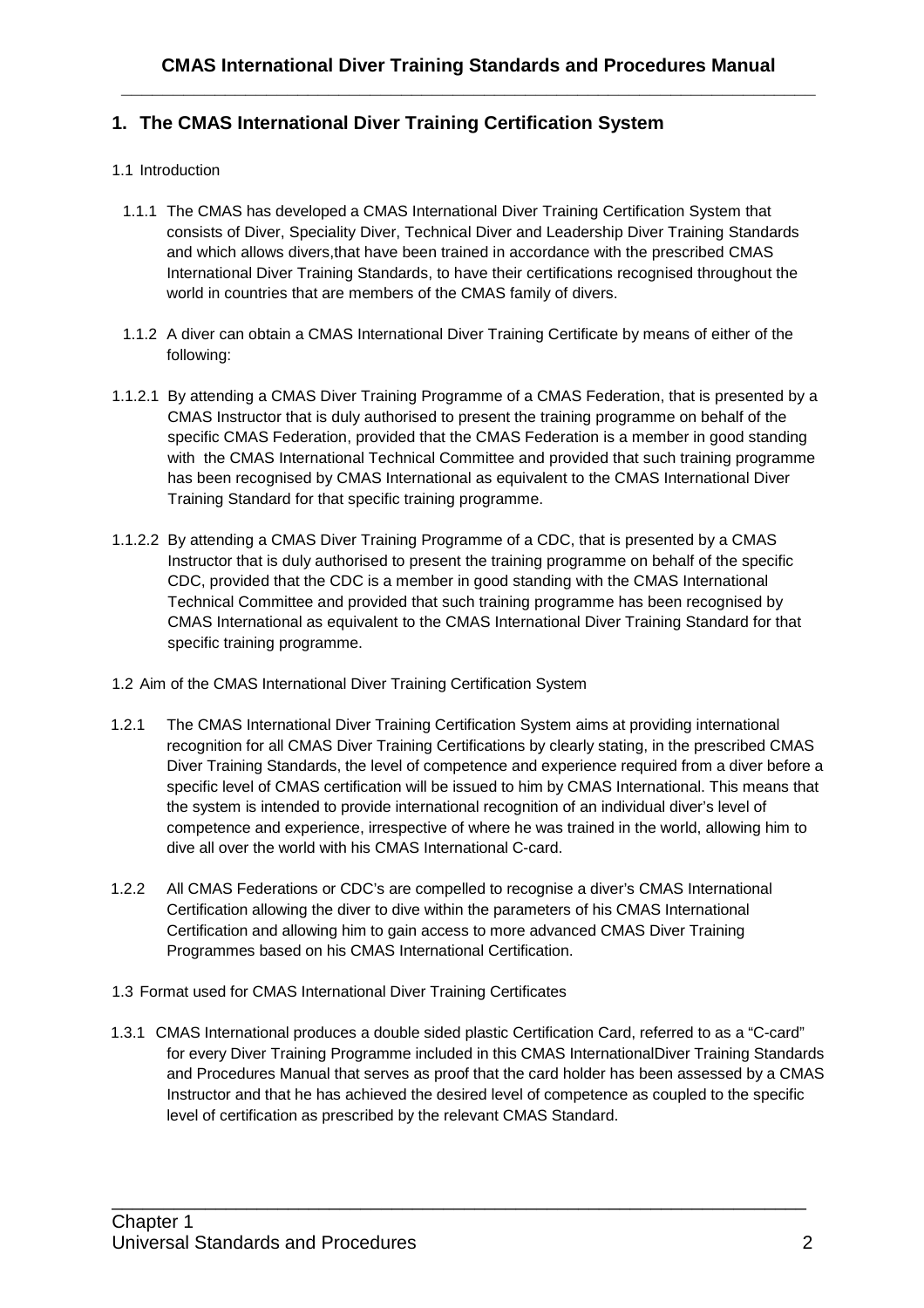- 1.3.2 The front side of the C-card is reserved for use by CMAS International and contains the following information:
- 1.3.2.1 A three dimensional CMAS hologram; and
- 1.3.2.2 The CMAS title of the level of certification.
- 1.3.3 The reverse side of the C-card is for use by the CMAS Federation or the CDC and shall include the following:
- 1.3.3.1 The logo and/or the name of the Federation which shall be printed on the upper quarter of the Ccard;
- 1.3.3.2 The Surname and Names of the card holder;
- 1.3.3.3 The name of the country where the C-card was issued;
- 1.3.3.4 The number of the C-card; and
- 1.3.3.5 If applicable, the expiry-date of the C-card.
- 1.3.4 The CMAS International also produces wetsuit certification badges and wall certificates that are available upon request from the CMAS International Head Office.

# 1.4 **Procedure for obtaining equivalent CMAS International grades for national certifications**

- 1.4.1 Any CMAS Federation or CDC that wishes to obtain CMAS International recognition for their certifications shall comply to the following:
- 1.4.1.1 The Federation or the CDC must be affiliated to the CMAS Technical Committee;
- 1.4.1.2 The Federation or the CDC must submit their Diver Training Standards as may be prescribed by the CMAS International Technical Committee for the CMAS Diver Training Programmes for which they seek CMAS International equivalence to the CMAS International Technical Committee for evaluation, or alternatively, they may undertake in writing to conform to the CMAS International Diver Training Standards as prescribed by this CMAS International Diver Training Standards and Procedures Manual;
- 1.4.1.3 The CMAS Federation or the CDC will submit any other information or documentation as may be required by the CMAS International Technical Committee, to complete the evaluation, to the CMAS International Technical Committee upon request by the last mentioned;
- 1.4.1.4 The CMAS Federation or the CDC will make all such amendments to its Diver Training Standards as requested by the CMAS International Technical Committee ; and
- 1.4.1.5 The CMAS Federation or the CDC will, if so desired by the CMAS International Technical Committee, allow a member of the CMAS International Technical Committee or a suitably qualified person appointed by them, to observe the presentation of the diver training programmes for which the CMAS Federation or the CDC seeks CMAS International equivalence from CMAS international.
- 1.4.2 Once the CMAS International Technical Committee has evaluated the CMAS Federation's or the CDC's Diver Training Standard for which it has applied for equivalence, the CMAS International Technical Committee will make a recommendation to the CMAS International Board of Directors as to the granting of equivalence or not to the CMAS Diver Training Standard of the CMAS Federation or the CDC.
- 1.4.3 The Secretary General will inform the CMAS Federation or the CDC in writing of the decision of the CMAS International Board of Directors.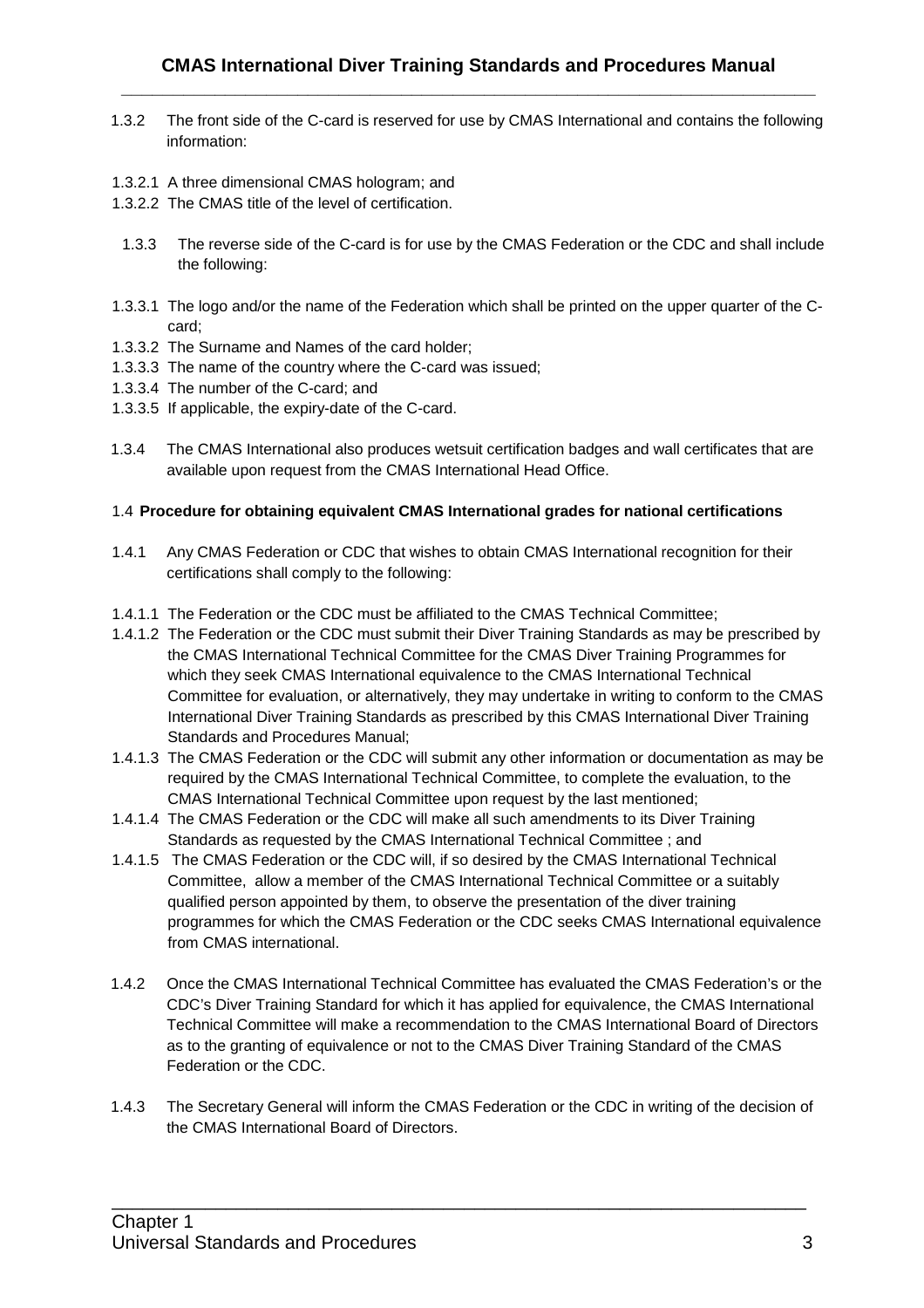- 1.4.4 Once equivalence has been awarded to a CMAS Federation or the CDC for a specific CMAS Diver Training Programme:
- 1.4.4.1 The CMAS Federation or the CDC is required to make all such amendments to its Diver Training Standard as may be prescribed by the CMAS International Technical Committee; and
- 1.4.4.2 The CMAS Federation or the CDC is compelled to issue the prescribed CMAS International Ccard for the CMAS Diver Training Programmes for equivalence which was granted.

# 1.5 **Procedure for the issuing CMAS International Diver Training Certifications**

- 1.5.1 All CMAS C-cards have to be ordered from the CMAS International Head Office. The C-cards can be ordered by any affiliated CMAS Federation or CDC.
- 1.5.2 It is the responsibility of the CMAS Federation or the CDC to print allthe personal information of the card holderon the C-card.
- 1.5.3 All CMAS Federations and CDC's are obliged to annually send a list containing the following information of all the C-cards issued during the year to the CMAS International Head Office:
- 1.5.3.1 Surname of card holder
- 1.5.3.2 Full names of card holder
- 1.5.3.3 Nationality of card holder
- 1.5.3.4 Postal address of card holder
- 1.5.3.5 CMAS number for the C-card

# 1.6 **CMAS Certification Card Numbering System**

1.6.1 The following numbering system shall be used on all CMAS C-cards:

# 1.6.1.1 " **XXX/Y00/ZZ/99/888888**"

- 1.6.2 The meaning of the numbering system is as follows:
- 1.6.2.1 " **XXX**" shall be used to indicate the Olympic acronym of the country of the CMAS Federation or the CDC where the C-card was issued;
- 1.6.2.2 "**Y**" shall be used to indicate whether the card was issued by a CMAS Federation or by a CDC. If the card was issued by a CMAS Federation the "Y" shall be replaced by a "F" and if the C-card was issued by a CDC the "Y" shall be replaced by an "O";
- 1.6.2.3 "**00**" shall be used to indicate the unique code given to the CMAS Federation or the CDC by CMAS International;
- 1.6.2.4 "**ZZ**" shall be used to indicate the level of the certification (i.e. P1, P2, P3 etc.);
- 1.6.2.5 "**99**" shall be used to indicate the last two digits of the year in which the C-card was issued; and
- 1.6.2.6 "**888888**" shall be used to indicate the unique six digit sequential C-card number for the specific level of certification issued in the specific year (It is mandatory that the sequential number starts at **000001** on the 1<sup>st</sup> of January each and every year).

- 1.6.3 The following will serve as examples of the prescribed numbering system:
- 1.6.3.1 "**ESP/F00/M3/02/000025**" which means that it is the 25th C-card issued by the Spanish Federation and that the card holder is a CMAS Three Star Instructor; and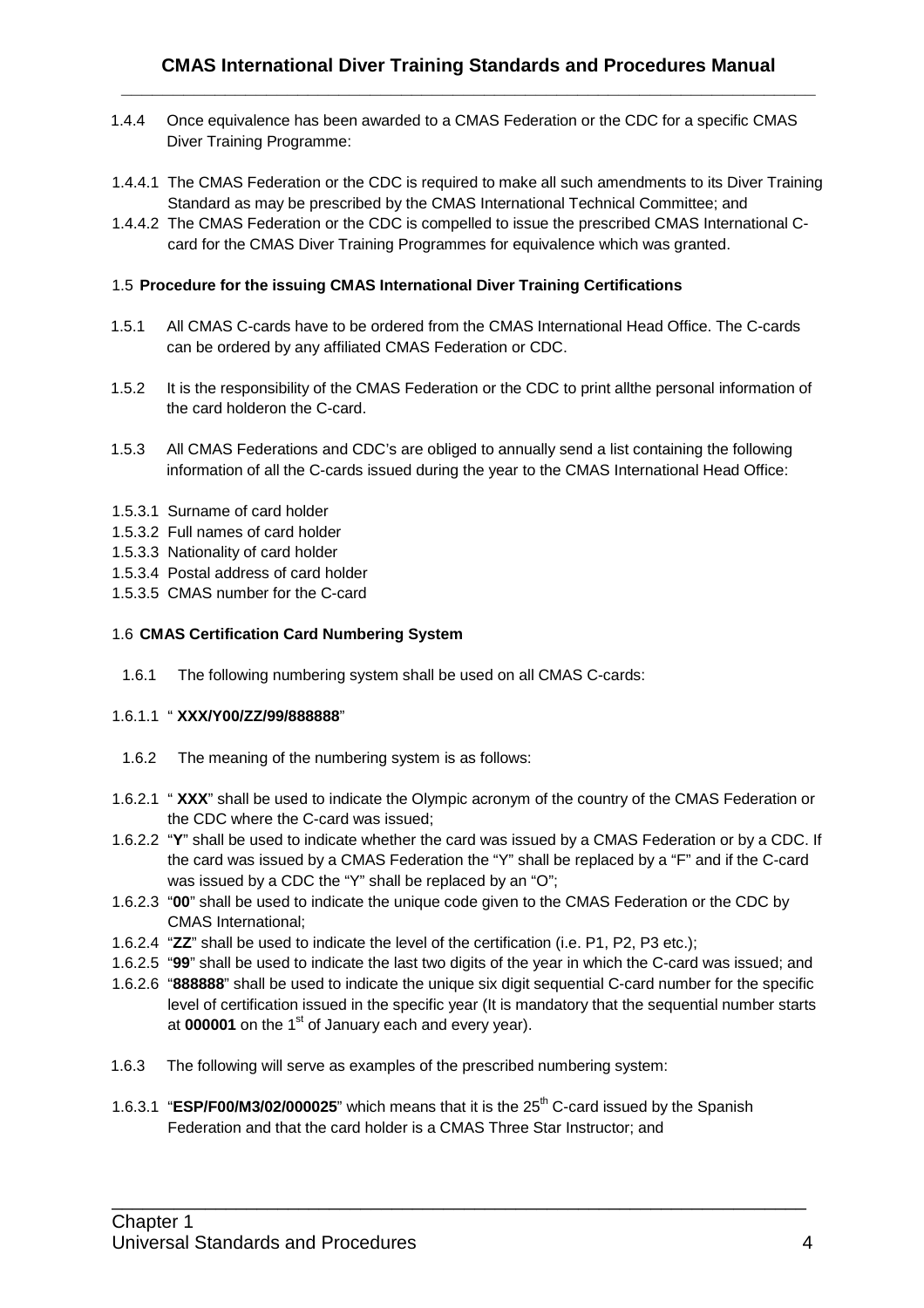- 1.6.3.2 "**ITA/F00/P3/03/000169**" which means that it is the 169th C-card issued by the Italian Federation and that the card holder is a CMAS Three Star Diver.
- 1.7 Term of validity of CMAS International Diving Certificates
- 1.7.1 The period of validity of a CMAS International C-card issued by a CMAS Federation or CDC shall be equal to that of the equal national certification issued by the CMAS Federation or the CDC unless specifically prescribed by a CMAS International Diver Training Standard, in which case the last mentioned term of validity shall be applicable.
- 1.7.2 The term of validity of all CMAS International Instructor C-cards is five (5) years from date of issue.

#### 1.8 **Prohibition on the issuing of C-cards other than CMAS International C-cards**

- 1.8.1 No CMAS Federation or CDC is allowed to produce its own C-cards for any CMAS Diver Training Programme offered and regulated by CMAS International. This means that all CMAS Federations and CDC's are compelled to issue the prescribed CMAS International C-cards that exist for CMAS Diver Training Programmes.
- 1.8.2 Any Diver Training C-card of a CMAS Federation or CDC that is not printed on an official double sided CMAS International C-card shall not be recognised by any CMAS Federation or CDC as equivalent to a CMAS International double-sided C-card . This means that the level of certification held by such a card holder shall not be regarded as valid and shall not be recognised by any CMAS Federation or CDC for the purposes of proof of diver certification or for the advancement to a higher or more advanced level of CMAS diver training.
- 1.8.3 CMAS International views any C-card that any CMAS Federation or CDC produces for any CMAS Diver Training Programme offered and regulated by CMAS international as a counterfeit C-card and reserves the right to institute legal action against any such CMAS Federation or CDC that produces such C-cards.

# **2. Definitions used in CMAS Diver Training**

- 2.1 In these Standards, unless the context indicates otherwise –
- 2.1.1 "**Air**" shall mean an appropriate mixture of oxygen and nitrogen, with no less than 20% oxygen, which can be used as a breathing gas for SCUBA diving.
- 2.1.2 "**Altitude**" shall mean elevation above sea level.
- 2.1.3 "**Altitude diving**" shall mean SCUBA diving where the surface is above sea level. The specific height above sea level that will be used to determine whether a dive is an altitude dive or not is determined by the Dive Tables used to plan the dive (e.g. the US Navy Dive Tables regards any dive in excess of 91 meters above sea level as an altitude dive and the Bühlmann Dive Tables regard any dive in excess of 700 meters above sea level as an altitude dive).
- 2.1.4 "**Apnoea**" shall mean competitive free diving or breath-hold diving in which competitors attempt to attain great depths, times or distances on a single breath without the assistance of SCUBA equipment.
- 2.1.5 "**Appropriate forms for the acknowledging and assuming the risk of diving**" shall mean, but not be limited to an Indemnity Form or a Waiver and Release Agreement that informs the participant of a CMAS Diver Training Programme of the inherent risks of SCUBA diving and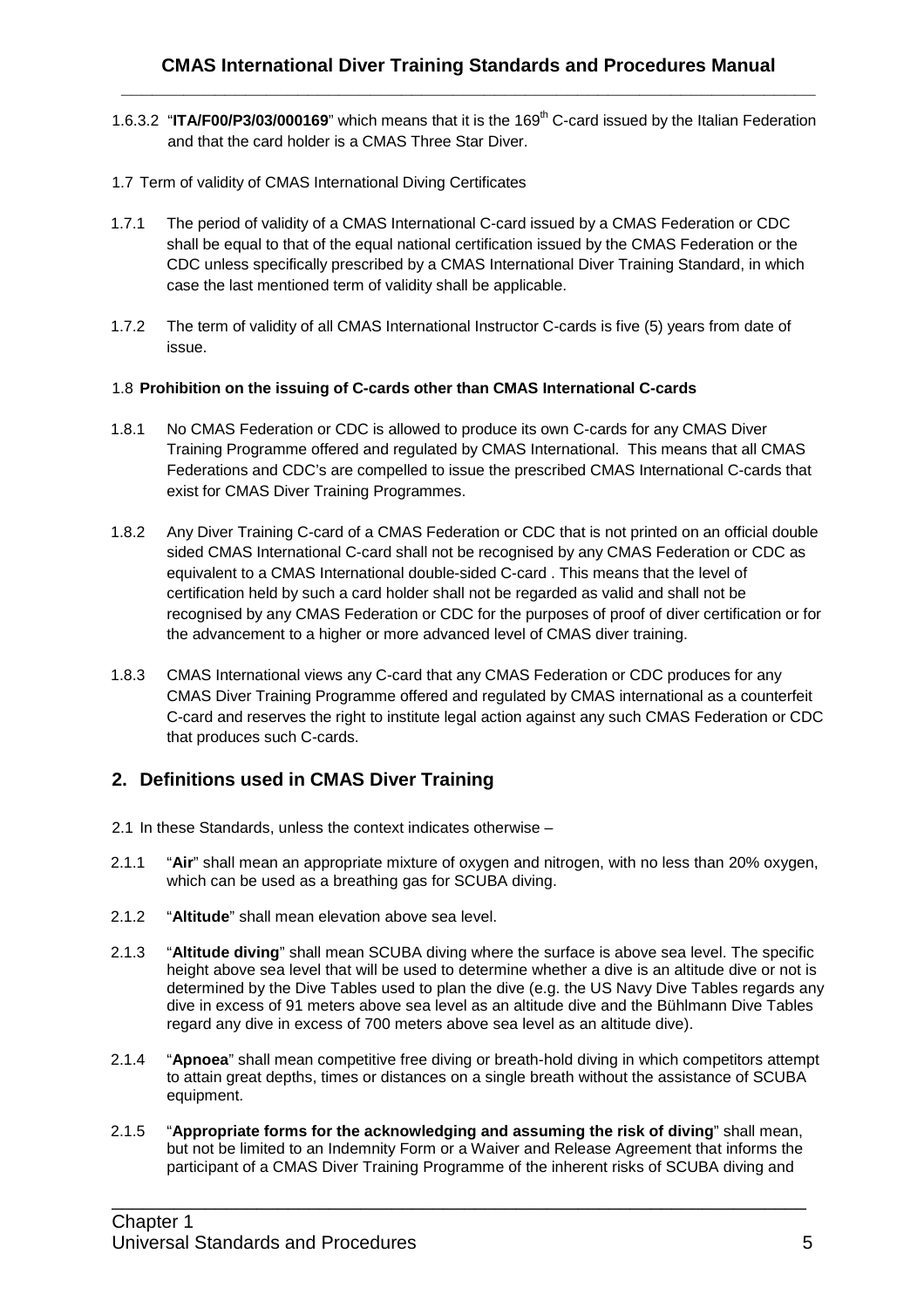which the participant is required to sign, thereby acknowledging and assuming those risks and which indemnifies the CMAS Instructor, his Assistants, the Diver Training Facility, the CMAS Federation and CMAS International and their owners/managers or office bearers from any claims which may arise from any person if an accident should befall the participant. No in-water instruction shall be provided to a participant without first having secured a release signed by the participant or by the parent(s) and/or legal guardian(s) of a minor. Each CMAS Federation is required to draft their own Indemnity Forms and/or Waiver and Release Agreements relevant to the specific CMAS Diver Training Programmes they present.

- 2.1.6 "**Assessment of a diving casualty**" shall mean the primary and secondary assessment of the diving casualty.
- 2.1.7 **"Assisted ascent"** shall include the controlled buoyant lifting technique from behind, the controlled buoyant lifting technique from the front and the tethered buoyant lifting technique.
- 2.1.8 "**Breathing gas**" shall mean a mixture of oxygen and nitrogen with no less than 20% oxygen that is normally referred to as "air".
- 2.1.9 "**Bottom gas/mix**" shall mean the breathing gas mixture(s) in the cylinder(s) intended to be used in the bottom time phase of a dive.
- 2.1.10 "**Briefing**" shall mean a short pre-dive discussion between a CMAS Instructor and the participants or between a CMAS Dive Leader and the qualified divers he is going to lead/supervise on a dive, including but not limited to the procedures to be followed during a dive (i.e. team assignments, entry, descent, ascent, surfacing, and exit procedures, time and depth limits during the dive, contingency and emergency procedures), site and/or environmental considerations, communication, pre-dive equipment preparation, skills to be practised/demonstrated/assessed (in the case of training) and post-dive procedures.
- 2.1.11 **"Cave diving"** shall mean a penetration into a naturally occurring rock environment with a restricted vertical ascent beyond the cavern zone.
- 2.1.12 **"Cavern diving"** shall mean diving in the area in an underwater cave that is illuminated in part by natural sunlight and from which an emergency swimming ascent is possible.
- 2.1.13 "**CCR**" shall mean Closed-Circuit Rebreather.
- 2.1.14 "**CDC**" shall mean a CMAS Diving Centre that is registered with the CMAS International Technical Committee and that is in good standing with CMAS International.
- 2.1.15 "**Certification"** shall mean a CMAS Certification Card ("C-Card") documenting that a participant has completed all requirements of a specific CMAS Diver Training Programme. This verification is issued by CMAS International, the National Federationor the CDC upon receipt of an instructor's written confirmation of satisfactory completion of all training programme requirements by the participant, as documented in the participant's Personal Log Book/Training Record.
- 2.1.16 "**CMAS Leadership Instructor**" shall mean an individual who is currently certified and sanctioned by CMAS International and/or his National Federation or CDC to teach one or more CMAS Leadership Diver Training Programmes and to authorize the issuance of CMAS Dive Leader and/or CMAS Instructor certification.
- 2.1.17 "**CMAS Snorkel Diving Dive Leader**" shall mean an individual who is currently certified as a CMAS Three Star Snorkel Diver and who is sanctioned by CMAS International and/or his National Federation or CDC to lead guided and organised open water dives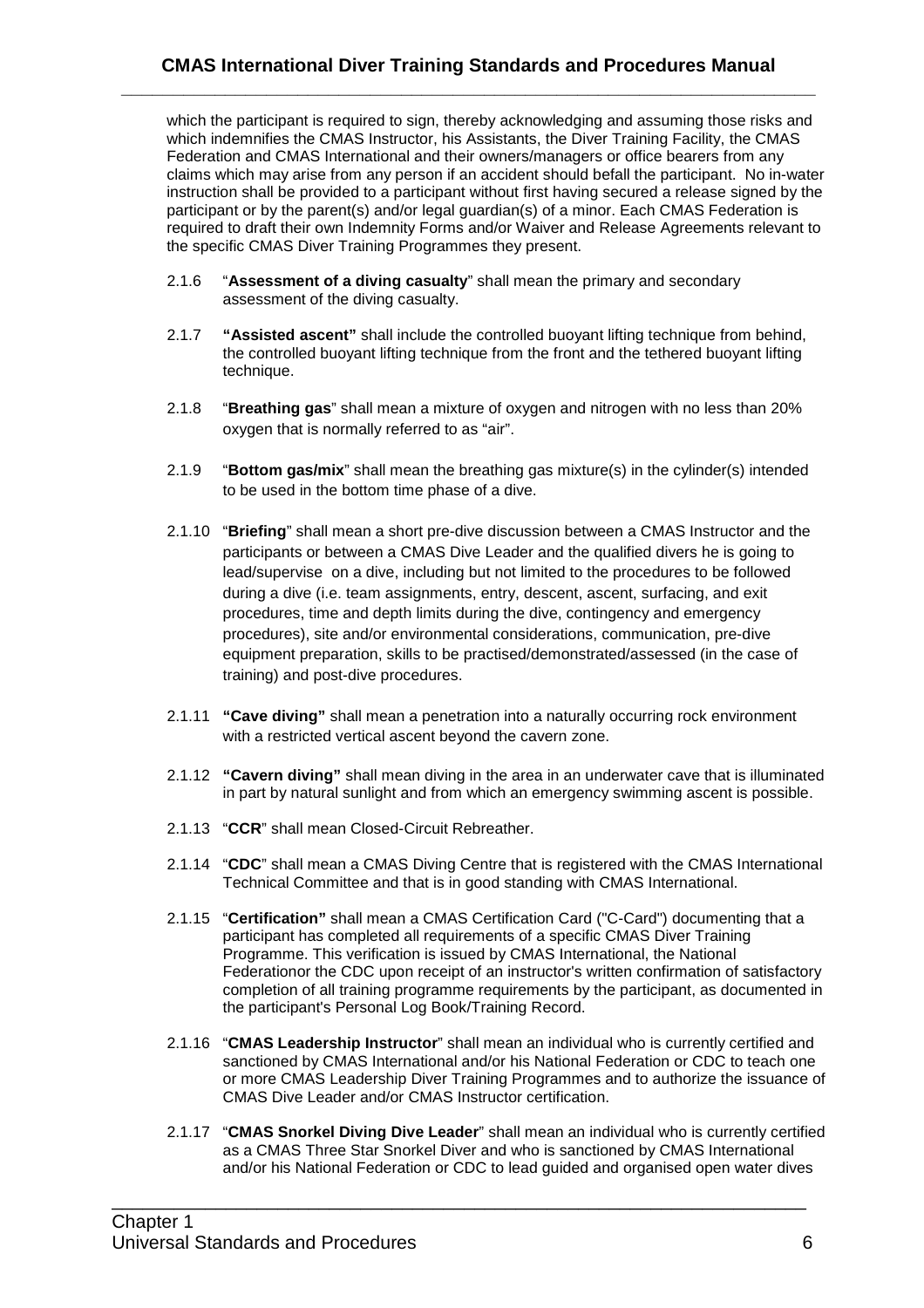and to assist a CMAS Instructor during confined and open water training.

- 2.1.18 "**CMASSnorkel Diving Instructor**" shall mean an individual who is currently certified and sanctioned by CMAS International and/or his National Federation or CDC to teach one or more CMAS Snorkel Diver Training Programmes and to authorize the issuance of CMAS Snorkel Diver certification
- 2.1.19 "**CMASSpeciality Diving Instructor**" shall mean an individual who is currently certified and sanctioned by CMAS International and/or his National Federation or CDC to teach one or more CMAS Speciality Diver Training Programmes and to authorize the issuance of CMAS Speciality Diver certification.
- 2.1.20 "**CMASSport Diving Instructor**" shall mean an individual who is currently certified and sanctioned by CMAS International and/or his National Federation or CDC to teach one or more CMAS Sport Diver Training Programmes and to authorize the issuance of CMAS Snorkel Diver and CMAS Sport Diver certification.
- 2.1.21 "**CMAS Sport Diving Dive Leader**" shall mean an individual who is currently certified as a CMAS Three Star Diver and who is sanctioned by CMAS International and/or his National Federation or CDC to lead guided and organised open water dives and to assist a CMAS Instructor during confined and open water training.
- 2.1.22 "**CMASTechnical Diving Instructor**" shall mean an individual who is currently certified and sanctioned by CMAS International and/or his National Federation or CDC to teach one or more CMAS Technical Diver Training Programmes and to authorize the issuance of CMAS Technical Diver certification.
- 2.1.23 "**CMAS National Federation**" shall mean a National Federation that is a member of the CMAS International Technical Committee and that is in good standing with CMAS International.
- 2.1.24 "**Competencies**" shall mean a cluster of related knowledge, skills and attitudes performed to a specific standard under specific conditions.
- 2.1.25 "**Computer Generated Dive Tables**" shall mean desktop decompression profiles generated by various computer software programmes. Each CMAS Federation is allowed to select the software they want to use for instruction and diving.
- 2.1.26 "**Confined water"** shall mean a swimming pool with a depth appropriate to the activity or any body of water that offers conditions similar to those of a swimming pool with regard to visibility, depth, water movement and access.
- 2.1.27 "**Debriefing**" shall mean a short post-dive discussion between a CMAS Instructor and the participants or between a CMAS Dive Leader and the qualified divers he supervised on a dive, including but not limited to, comments on the dive and further directions to enhance performance, for repetitive dives etc.
- 2.1.28 "**Decompression gas/mix**" shall mean the breathing gas mixture(s) in the cylinders used during the ascent phase (decompression) phase of a dive.
- 2.1.29 "**Decompression stop dive**" shall mean a dive that requires a mandatory in-water decompression stop.
- 2.1.30 "**Disabled**" shall mean a person with a physical impairment which limits his physical functioning.

- 2.1.31 "**Dive management**" shall mean all actions and measures necessary to ensure the safe conduct of diving activities, including:
- planning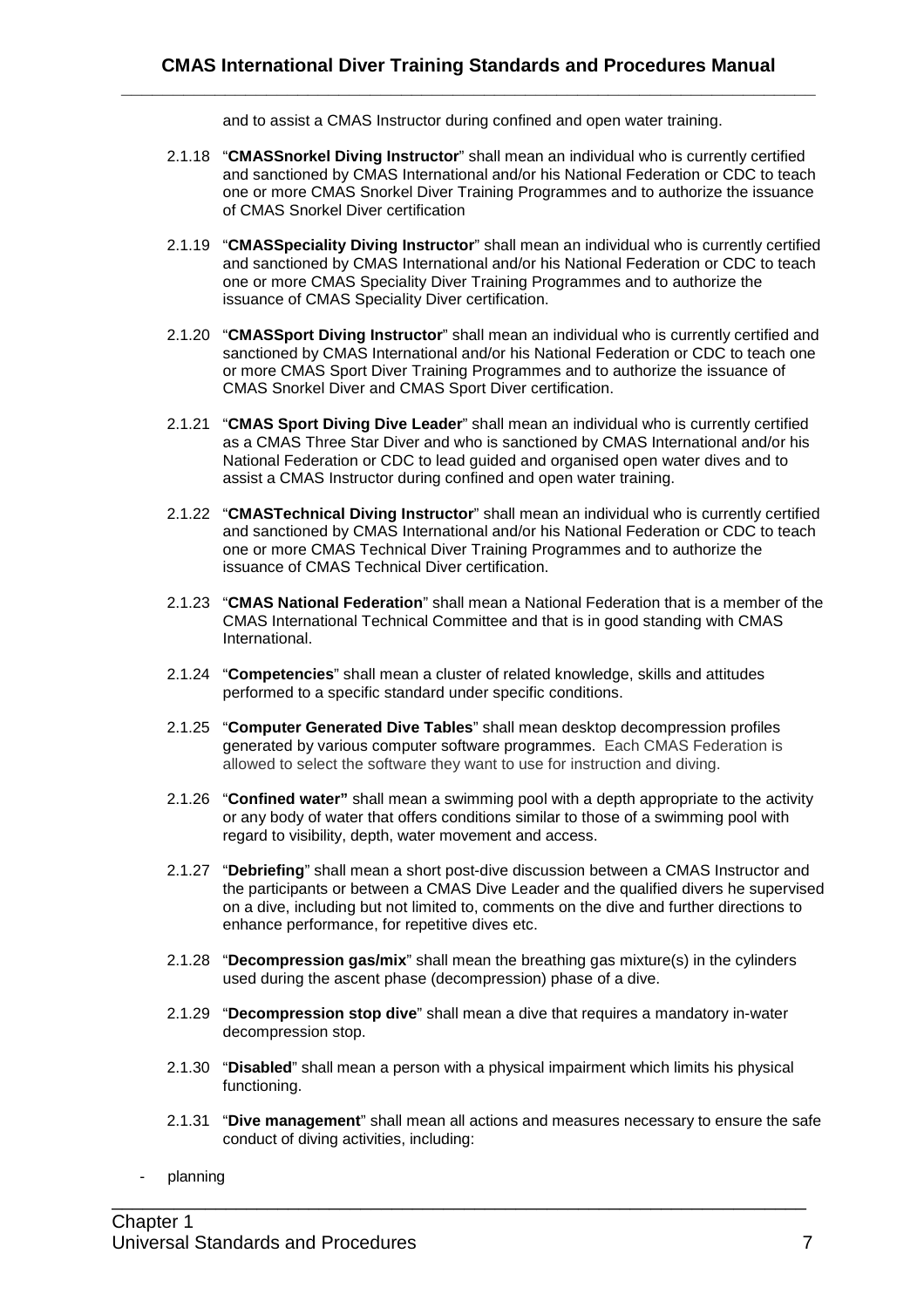- emergency procedures
- briefing
- conduct and control
- de-briefing
	- 2.1.32 "**Dive Table(s)**" shall mean a numerical table(s) used by SCUBA divers to determine time limits of dives, according to depth, as well as possible decompression delays during ascent and requisite surface intervals between dives. Each CMAS Federation is allowed to select the Dive Tables they want to use for instruction and diving.
	- 2.1.33 "**DSMB**" shall mean a delayed surface marker buoy (i.e.an inflatable buoy that can be deployed from depth to provide a warning to surface users and their cover boat that they are ascending or require assistance).
	- 2.1.34 "**Emergency-signalling device**" shall mean a device suitable for the venue in which open water diving is performed which can be used to attract the attention of the surface party or a search party if the diver or dive group become separated from the dive boat or surface party such as a BC integrated emergency horn, signalling mirror, safety sausage etc. or during any other emergency.
	- 2.1.35 "**END**" shall mean Equivalent Narcotic Depth.
	- 2.1.36 "**Enriched Air Nitrox**" shall mean a breathing gas, consisting of a mixture of nitrogen and oxygen, used in diving instead of air and having lower nitrogen content than air. It is also commonly referred to as "Nitrox".
	- 2.1.37 "**Guided dive**" shall mean an organised open water dive where certified divers are accompanied in and/or underwater by either a CMAS Dive Leader or a CMAS Instructor.
	- 2.1.38 "**Introductory SCUBA dive**" shall mean an open water SCUBA dive made under the direct supervision of a CMAS Instructor to introduce the participant to sport diving.
	- 2.1.39 "**Instructional Assistant**" shall mean a CMAS Dive Leader.
	- 2.1.40 "**Knowledge**" shall mean the specific information required for the participant to develop the skills and attitudes for effective accomplishment of diving tasks/duties.
	- 2.1.41 "**Leadership diving**" shall include but not be limited to any activity where a CMAS Instructor is required to instruct participants on a CMAS Diver Training Programme or where a certified assistant assists a CMAS Instructor on a CMAS Diver Training Programme or where a CMAS Instructor or a CMAS Dive Leader oversees and/or supervises certified divers on guided or organised dives.
	- 2.1.42 "**Minimum instructional sport diving system"** shall mean the equipment required to be worn by the CMAS Instructor, his assistants and the students while performing the skills prescribed for both the confined and open water training of the CMAS Diver and Speciality Diver Training Programmes included in this Manual. This equipment includes, as a minimum, the following:
		- mask
		- snorkel
		- fins
		- exposure suit (if appropriate)
		- quick release weighting system
		- cylinder and valve
		- cylinder-support system
		- buoyancy control device with low-pressure inflator system
		- regulator
		- alternate air source (could range from a simple octopus system to a duplicate breathing system with a separate breathing gas system)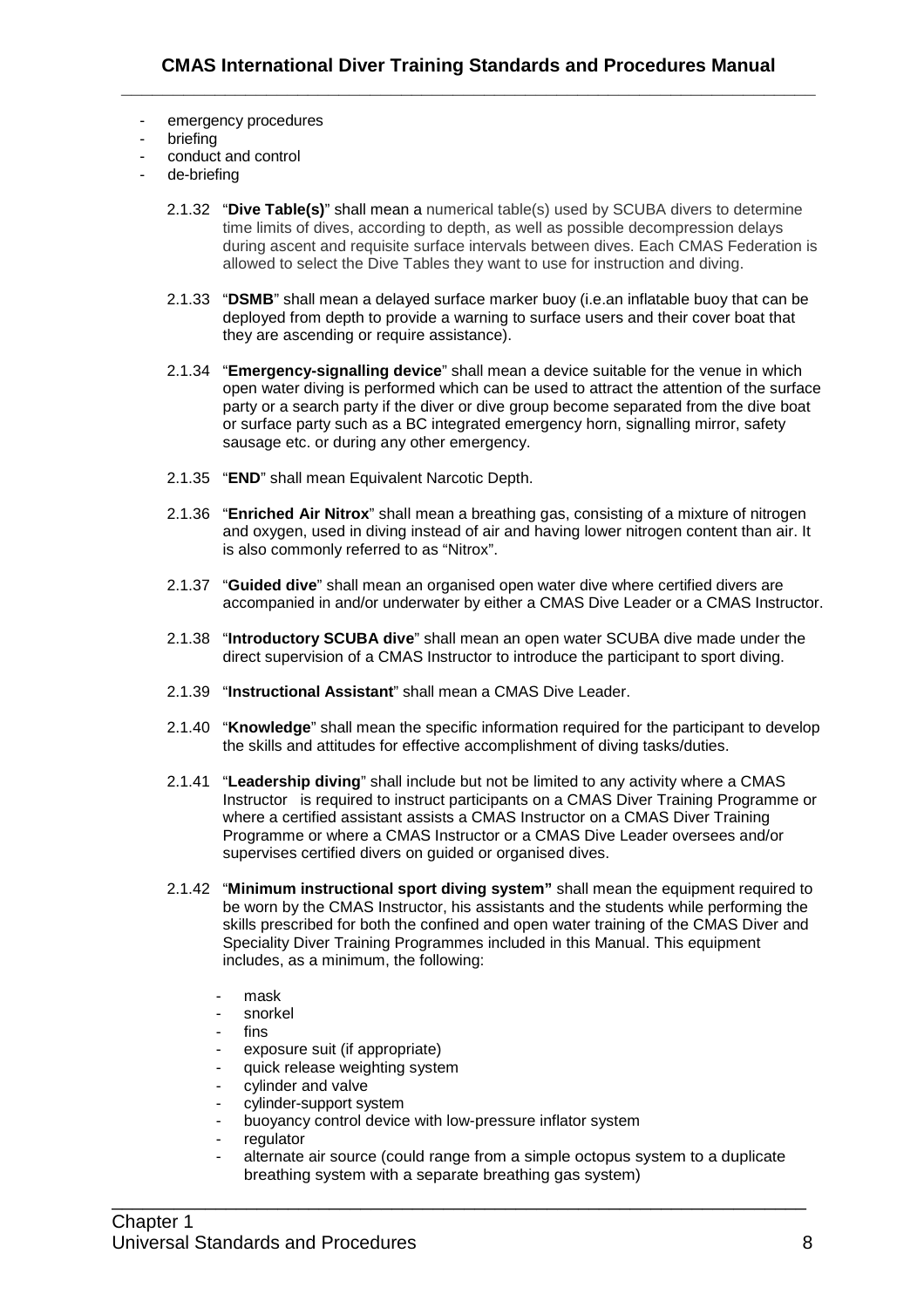- submersible pressure gauge
- timing device
- depth gauge
- cutting device (if not prohibited by legislation)
- emergency signalling device (acoustical, optical)
- 2.1.43 "**Minimum instructional snorkel diving system**" shall mean the equipment required to be worn by the CMAS Instructor, his assistants and the students while performing the skills prescribed for both the confined and open water training of the CMAS Snorkel Diver Training Programmes and shall include the following:
	- fins
	- mask
	- snorkel
	- personal flotation device (if appropriate, e.g. snorkelling vest)
	- a quick release weight system (if appropriate)
	- exposure suit (if appropriate)
- 2.1.44 "**Nitrox**" shall mean a breathing gas, consisting of a mixture of nitrogen and oxygen, used in diving instead of air and having lower nitrogen content than air.
- 2.1.45 "**No-decompression stop dive**" shall mean a dive that does not require a mandatory in-water decompression stop.
- 2.1.46 "**NormoxicTrimix**" shall mean a breathing gas, consisting of oxygen, helium and nitrogen, used for a deep and/or technical diving and having an oxygen content of at least 18 percent.
- 2.1.47 "**Openwater**" shall mean anybody of water significantly larger than a swimming pool offering conditions typical of a natural body of water encountered in the region.
- 2.1.48 "**Open water training dives**" shall mean supervised, open water snorkel/free diving or SCUBA training experiences to fulfil the certification requirements of a CMAS Diver Training Programme and shall, as a minimum consist of the following:
	- a briefing
	- preparation to dive
	- pre-dive checks
	- an appropriate method of entry into the water
	- descent procedures (if applicable)
	- in and/or underwater activity of at least the prescribed underwater duration in the prescribed depth range
	- an appropriate method of exit from the water
	- a debriefing
	- post dive procedures including equipment care
	- recording (logging) the dive in student's Personal Log Book.
- 2.1.49 "**Organised dive**" shall mean a service offered by a CMAS Instructor or a CMAS Dive Leader, where divers who are already at a qualification and experience level suitable for the diving activity, are taken to a dive site.
- 2.1.50 "**Out-of-air emergency alternatives"** shall meandependent or independentprocedures allowing a diver to ascend to the surface in the event of an out-of-air situation.
- Dependent procedures include: octopus breathing; buddy breathing; redundant air supply (provided by buddy)

- Independent procedures include: emergency ascent; redundant air supply.
	- 2.1.51 "**Overhead environment**" shall mean any dive site that has a physical ceiling, such as the inside of a cave or a wreck, from which a quick and direct escape to the surface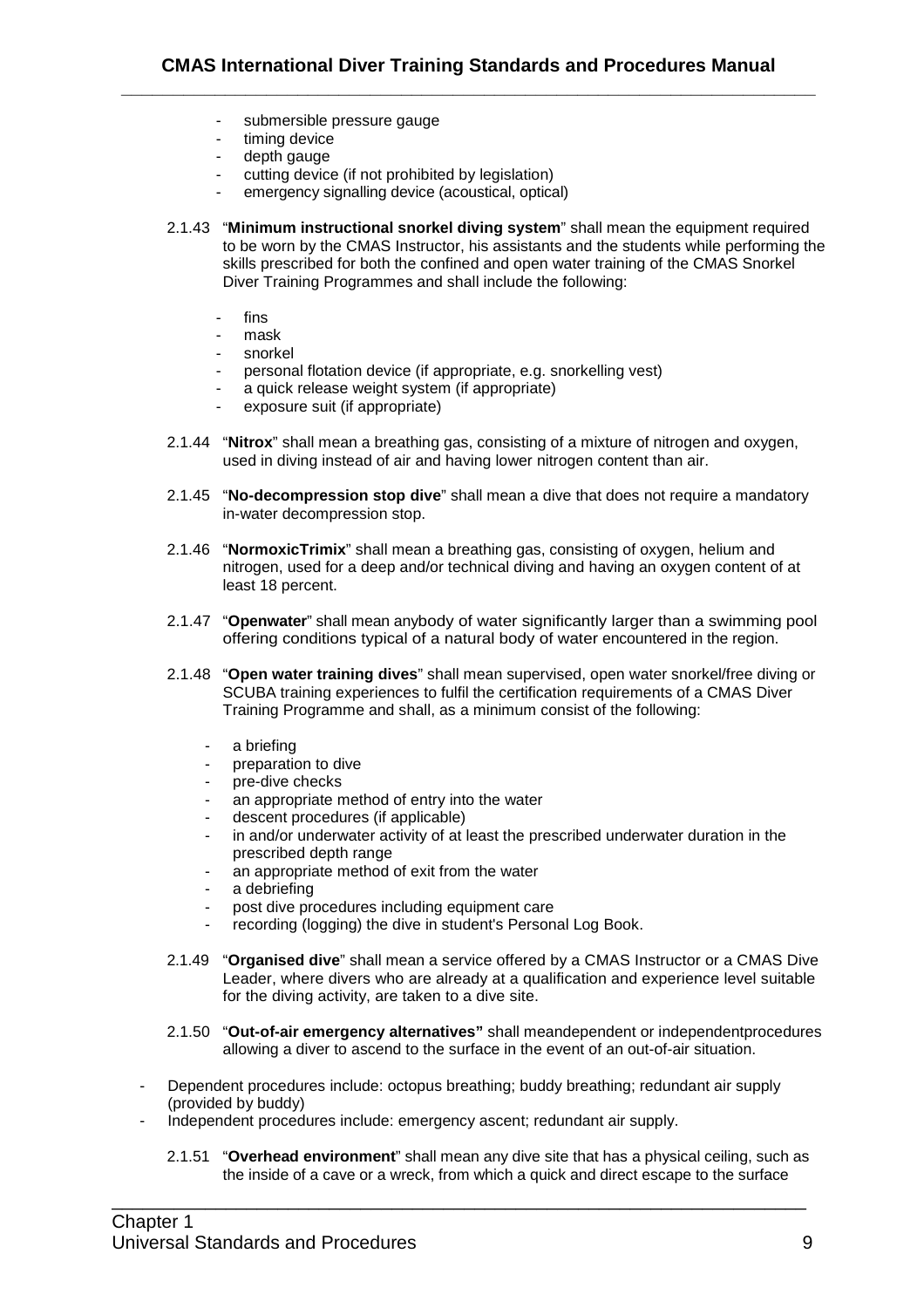cannot be safely made.

- 2.1.52 **"Participant"** shall mean an individual that complies with the prerequisites for participation in any of the CMAS Diver Training Programmes and who has formally enrolled on such a diver training programme presented by a CMAS Instructor. Synonyms for the word "participant" are "student", "candidate" or "learner".
- 2.1.53 "**Physical Conditioning and Watermanship Evaluation**" shall mean a swimming and drown-proofing assessment by the CMAS Instructor in order to determine the participant's suitability for participation in a specific CMAS Diver Training Programme, given the specific physical demands of a specific CMAS Diver Training Programme. Each CMAS Federation is required to draft their own physical conditioning and watermanship evaluation standards and procedures.
- 2.1.54 "**Pre-dive check**" shall mean a check, including but not limited to, gas availability and suitability for a dive and equipment operating condition. It is normally conducted by the diver himself and by the dive buddy just before entering the water or in the water just before the descent.
- 2.1.55 "**Risk assessment**" shall mean the identification of hazards and who may be harmed by them.
- 2.1.56 "**SCUBA**" shall mean any diving apparatus that is a self-contained underwater breathing apparatus.
- 2.1.57 **"Safety swimmer"** shall mean a certified diver who holds at least a CMAS Rescue Diver certification who is equipped in snorkelling equipment and who can come to the assistance of a participant during any surface training dive/exercise.
- 2.1.58 "**SCR**" shall mean Semi-Closed Rebreather.
- 2.1.59 "**Skill**" shall mean an ability, learned and acquired through training, to perform actions that achieve a specific desired outcome.
- 2.1.60 **"Snorkel diving"** shall meanthe activity of swimming while typically using a mask, snorkel and fins, where participants remain at the surface or make occasional breath hold dives and where buoyancy devices may be used to provide surface support depending on the environmental conditions and the participants' abilities.
- 2.1.61 "**Speciality diving**" shall mean specialised sport diving activities that require additional training other than normal sport diver training or specialised sport diver training for individuals or groups with special needs in order to be conducted safely and/or in a competent manner and includes, but is not limited to, such activities such as night diving, wreck diving, limited visibility diving, cavern diving or children diving activities.
- 2.1.62 "**Sport diving**" shall mean diving to a depth no greater than 40 meters, using only compressed air or Nitrox (with no more than 40% oxygen) as a breathing gas, never requiring a mandatory decompression stop and having direct vertical access to the surface from which an emergency swimming ascent is possible during an emergency. A synonym for sport diving is "recreational diving".
- 2.1.63 "**Supervision**" shall mean, as it relates to confined and open water training, the prescribed level of supervision required by either the CMAS Instructor or CMAS Dive Leader in order to ensure the safety of the diving activity. The level of supervision required is prescribed as either direct or indirect supervision, which is defined as follows: - **Direct supervision"** shall meanvisual observation and evaluation of participant skill performance and student diving activities by a CMAS Instructor or CMAS Dive Leader. Direct supervision requires personal observation and evaluation of the performance of the skills required for certification. During underwater skill performance and evaluation, direct supervision requires the student to be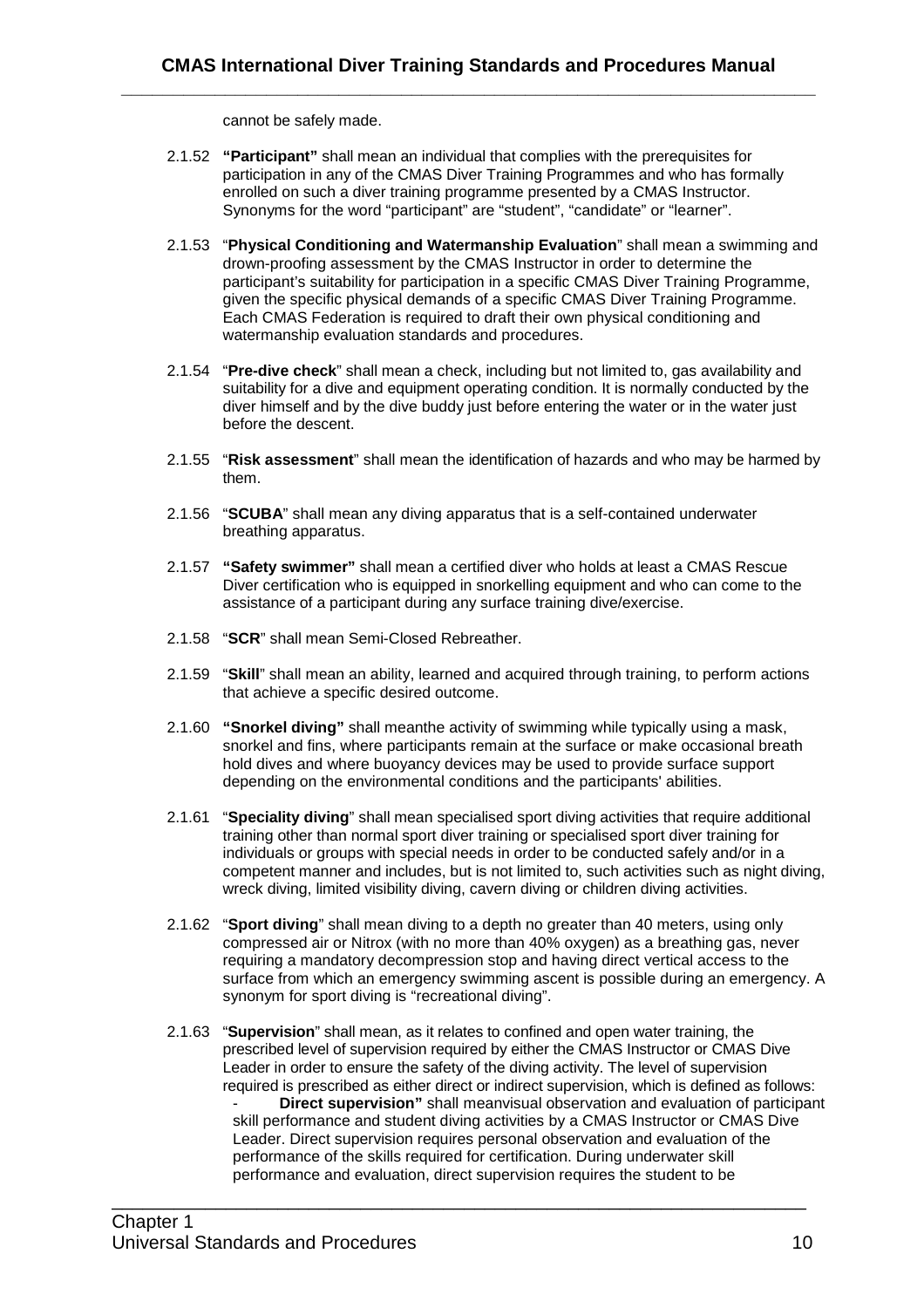accompanied underwater.

- **"Indirect supervision"** shall mean the overall control, general observation, evaluation, and direction of student skill performance and student diving activities. The Instructor must be personally present at the training site and be prepared to come to the aid of a participant.

- 2.1.64 "**Medical History/Statement**" shall mean the medical history form completed by either the participant or by a medical practitioner, as prescribed by the relevant CMAS Federation, in order to determine a participant's/diver's suitability for participation in the sport of underwater diving. Each CMAS Federation is required to draft its own standards and requirements with regard to the completion of a Medical History/Statement by the participant or by a certified diver. No in-water instruction shall be provided to a participant without first having secured a signed Medical History/Statement from the participant.
- 2.1.65 **"Technical diving"** shall mean diving, other than sport diving, speciality diving or commercial diving, that takes divers beyond the normal limits of sport diving. It is an activity that includes one or more of the following:
- diving beyond a depth of 40 meters;
- any dive that requires a mandatory decompression stop;
- any dive in an overhead environment with a restricted vertical ascent to the surface beyond the cavern zone
- any dive during which accelerated stage decompression and/or the use of multiple gas mixtures are used during a single dive
	- 2.1.66 **"Travel mix"** shall mean the breathing gas mixture(s) in the cylinders used to provide an advantageous or safer breathing gas mixture while descending or travelling to or in some cases from a deeper phase of a dive.
	- 2.1.67 **"Trimix"** shall mean a breathing gas, consisting of oxygen, helium and nitrogen, used for a deep and/or technical diving and having a lower oxygen and nitrogen content than air.
	- 2.1.68 "**Wreck penetration**" shall mean an excursion to the inside of a wreck, beyond where light from an exit point can be seen.

# **3. CMAS Diver Training Philosophy**

3.1 The CMAS Diver Training Philosophy is based on the following principles:

# 3.1.1 **Thesport of underwater diving is not a risk free activity**

- 3.1.1.1 The CMAS **recognises**:
- 3.1.1.2 That, although the sport of underwater diving is safe, it is not a risk free activity.
- 3.1.1.3 The CMAS therefore **undertakes**:
- 3.1.1.3.1 To inform participants of all CMAS Diver Training Programmes of the inherent risks associated with underwater diving in order for them to take an informed decision as to their participation in a CMAS Diver Training Programme;
- 3.1.1.3.2 To structure all CMAS Diver Education and Training Programmes in such a manner that it will provide the participant with the necessary knowledge and skills to participate in the sport in a safe and competent manner;

\_\_\_\_\_\_\_\_\_\_\_\_\_\_\_\_\_\_\_\_\_\_\_\_\_\_\_\_\_\_\_\_\_\_\_\_\_\_\_\_\_\_\_\_\_\_\_\_\_\_\_\_\_\_\_\_\_\_\_\_\_\_\_\_\_\_\_

3.1.1.3.3 To always put the safety of the participants first during any CMAS Diver Training Programme; and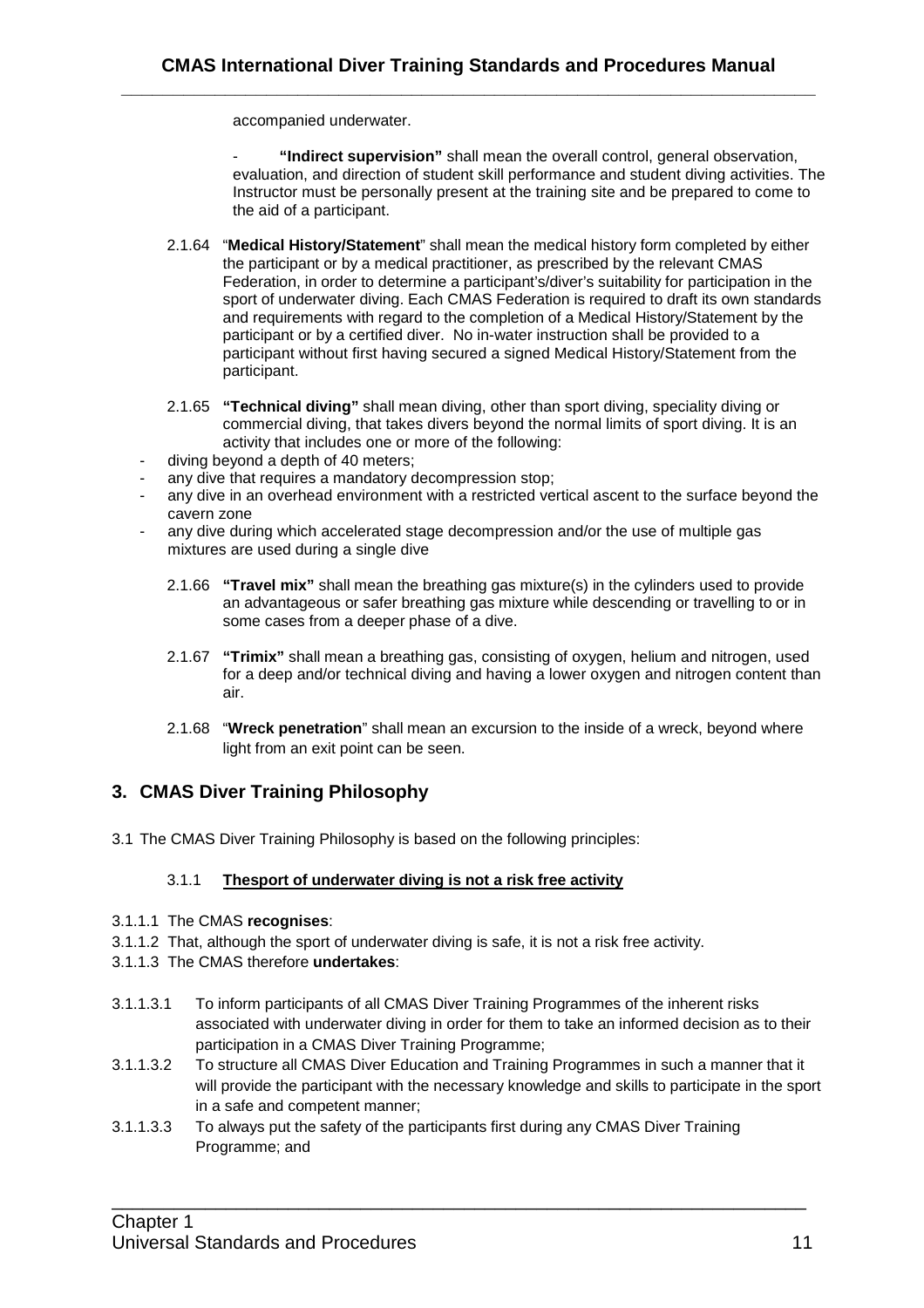3.1.1.3.4 To actively promote the conformance with recognised safe diving practices.

# 3.1.2 **The participant has a right to take an informed decision on his participation in a CMAS Diver Training Programme**

# 3.1.2.1 The CMAS **recognises**:

3.1.2.1.1 That prospective CMAS Diver Training Programme participants can very easy be mislead by unscrupulous Instructors with regard to the eventual outcome of a training programme, the limitations of the eventual certification, additional hidden costs for services rendered during the Diver Training Programme etc., which could leave the participant quite disillusioned upon completion of the training programme.

# 3.1.2.2 The CMAS therefore **undertakes**:

3.1.2.2.1 To ensure that the CMAS Instructor provides the prospective participant with all the information he requires about a CMAS Diver Training Programme in order for him to take an informed decision as to his participation in the Diver Training Programme.

# 3.1.3 **Quality Diver Education and Training**

# 3.1.3.1 The CMAS **recognises**:

- 3.1.3.1.1 That quality diver education and training is the key to both diving safety and the development of competent divers.
- 3.1.3.2 The CMAS therefore **undertakes**:
- 3.1.3.2.1 To develop Diver Training Standards that will promote quality diver education and training;
- 3.1.3.2.2 To develop diver training programmes that are not coupled to prescribed time periods of instruction but which are rather coupled to the required performance of the participant.
- 3.1.3.2.3 To train CMAS Instructors and Dive Leaders to a professional standard;
- 3.1.3.2.4 To ensure that our CMAS Instructors and Dive Leaders maintain the highest standard of care to promote safety and sound customer relations.
- 3.1.3.2.5 To ensure that theoretical instruction is provided under the direct supervision of a certified CMAS Instructor;
- 3.1.3.2.6 To ensure that confined and open water instruction is provided under the direct supervision of a certified CMAS Instructor.
- 3.1.3.2.7 To ensure that the assessment of a diver's knowledge and skills is undertaken by a certified CMAS Instructor.
- 3.1.3.2.8 To ensure that CMAS Instructors are only assisted by certified CMAS Assistants or Dive Leaders that work under the supervision of a CMAS Instructor.

# 3.1.4 **Continuous diver education and training**

# 3.1.4.1 The CMAS **recognises**:

- 3.1.4.1.1 That learning is a life-long process that is never completed;
- 3.1.4.1.2 That there is no single Diver Training Programme that is intended to teach the participant everything there is to know about the sport of underwater diving; and
- 3.1.4.1.3 That all CMAS divers should continue their diver education and training in order to stay abreast of the latest developments in the sport of underwater diving and to ensure their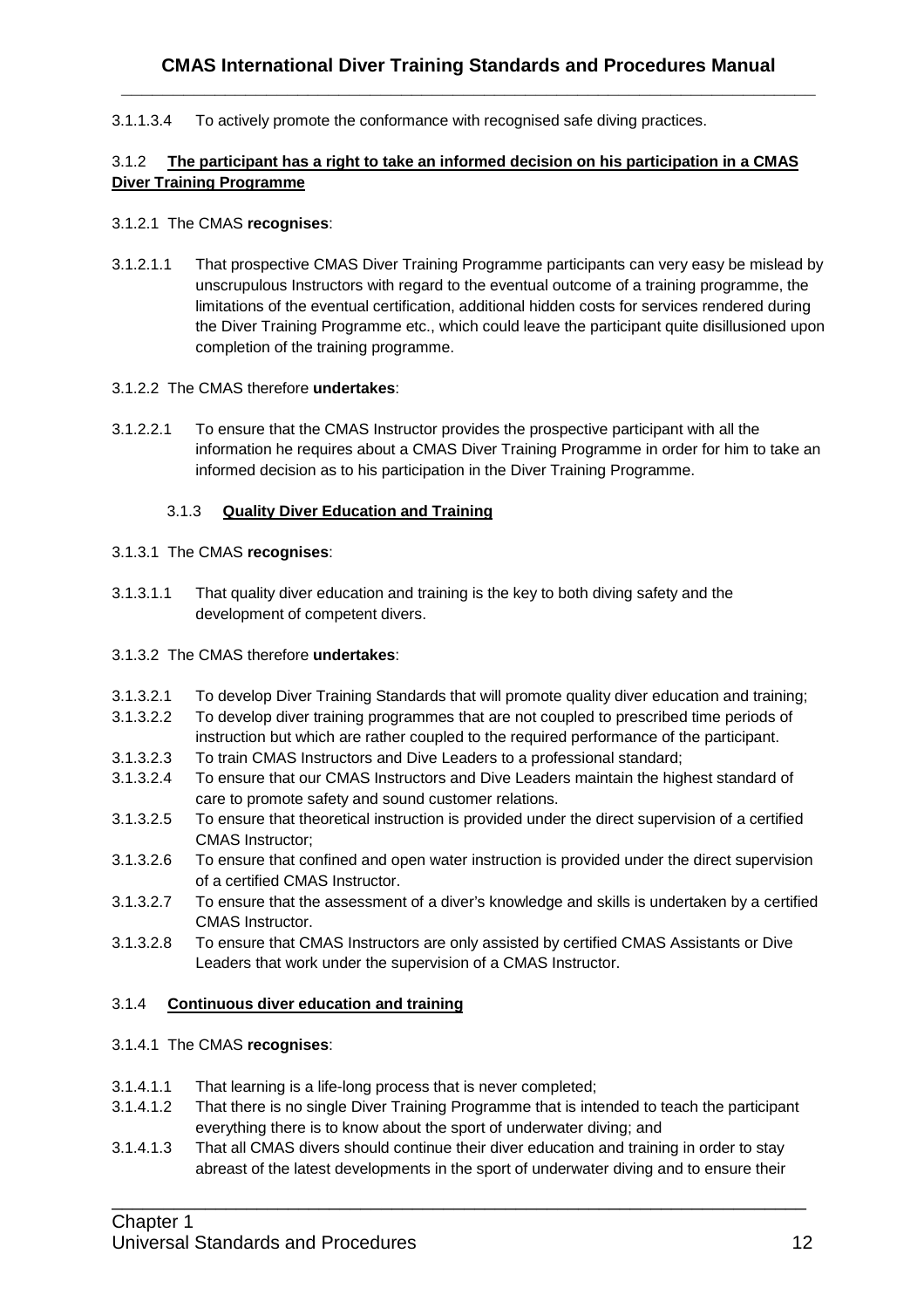personal growth and development.

- 3.1.4.2 The CMAS therefore **undertakes**:
- 3.1.4.2.1 To actively encourage CMAS divers to enhance their existing diving knowledge and skills by enrolling on more advanced CMAS Diver Training Programmes; and
- 3.1.4.2.2 Tostructure, where practical, the CMAS International Diver Training Certification System in such a manner that each individual CMAS Diver Training Programme serves as a building block towards the achievement of a higher or a more advanced level of certification thereby ensuring the continuous development of the CMAS Diver's knowledge and skills.

# 3.1.5 **Continuous improvement of CMAS Diver Training Programmes**

# 3.1.5.1 The CMAS **recognises**:

- 3.1.5.1.1 That the sport of underwater diving is continuously evolving with the introduction of new equipment, techniques and scientific knowledge; and
- 3.1.5.1.2 That CMAS Instructors and Dive Leaders are a valuable source of information as to possible changes that need to be made to CMAS Diver Training Standards.

# 3.1.5.2 The CMAS therefore **undertakes**:

- 3.1.5.2.1 To stay abreast of the latest developments in the field of underwater diving;
- 3.1.5.2.2 To evaluate the proposals of CMAS Instructors and Dive Leaders for the amendments to CMAS Diver Training Standards; and
- 3.1.5.2.3 To continuously review and update CMAS Diver Training Standards to ensure that they remain relevant to the latest developments in the field of underwater diving.

# 3.1.6 **CMAS Instructors and Dive Leaders are role models**

#### 3.1.6.1 The CMAS **recognises**:

3.1.6.1.1 That CMAS Instructors and Dive Leaders are professionals and that other divers look up to them for leadership and guidance.

# 3.1.6.2 The CMAS therefore **undertakes**:

- 3.1.6.2.1 To train all CMAS Instructors and Dive Leaders to a professional level;
- 3.1.6.2.2 To ensure that CMAS Instructors and Dive Leaders conduct themselves in a professional manner; and
- 3.1.6.2.3 To ensure that CMAS instructors always lead by example.

#### 3.1.7 **CMAS value system**

#### 3.1.7.2 The CMAS **recognises**:

- 3.1.7.2.1 That a shared value system is something that engenders trust and binds an organisation together; and
- 3.1.7.2.2 That a shared value system is also something by which an organisation is known by its customers.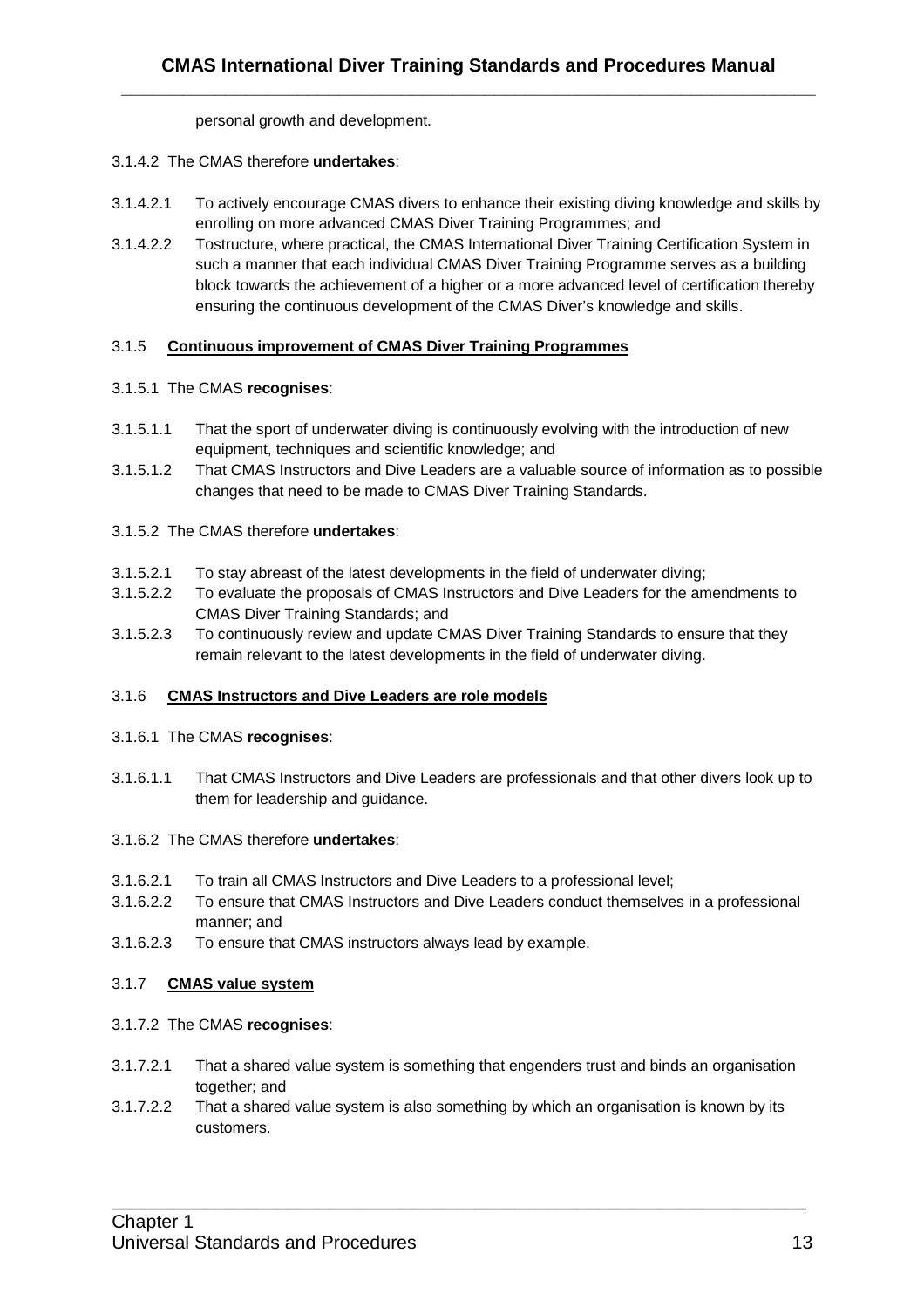#### 3.1.7.3 The CMAS therefore **undertakes**:

3.1.7.3.1 To ensure that our CMAS Instructors and Dive Leaders subscribe to the shared values of honesty, integrity, fairness and human dignity in all their business and diving interactions.

# 3.1.8 **Co-operation with other Diver Training Agencies**

#### 3.1.8.2 The CMAS **recognises**:

3.1.8.2.1 That there are other international and national organisations that strive towards the achievement of aims and objectives that are similar or identical to those of the CMAS and with whom co-operation will lead to the benefit of all parties concerned.

#### 3.1.8.3 The CMAS therefore **undertakes**:

3.1.8.3.1 To work towards openness in the diving community, to share procedures, techniques and operational methods with other divers and organisations in order to share knowledge and experience in the interest of diving safety and the process of continuous improvement.

# 3.1.9 **Protection of and sustainable use of the aquatic environment**

# 3.1.9.2 The CMAS **recognises**:

- 3.1.9.2.1 That, throughout the world conservation organisations exist to encourage and educate people who use the aquatic environmenton the importance of the conservation, protection and sustainable utilization of this environment; and
- 3.1.9.2.2 That, as CMAS Divers, we utilize the aquatic environment to practice our sport of underwater diving.

#### 3.1.8.1 The CMAS therefore **undertakes**:

- 3.1.8.1.1 To educate all CMAS Divers as to their duty to protect, conserve and utilize the aquatic environment in a sustainable manner so as to ensure the enjoyment thereof by future generations;
- 3.1.8.1.2 To educate all CMAS divers as to the importance of complying with international, national or local legislation, guidelines or directives that have been enacted to protect and conserve the aquatic environment; and
- 3.1.8.1.3 To work together with conservation organisations to protect, conserve and utilize the aquatic environment in a sustainable manner.

# **4. General Requirements for the presentation of CMAS Diver Training Programmes**

# 4.1 **Overview**

- 4.1.1 The general requirements for the training of CMAS Divers as included in this Section are applicable to all CMAS Diver Training Programmes **unless stated to the contrary in the specific CMAS Diver Training Standard**.
- 4.1.2 This Section must therefore always be read together with a specific CMAS Diver Training Standard in order to gain a comprehensive understanding of the specific requirements applicable to a specific CMAS Diver Training Standard.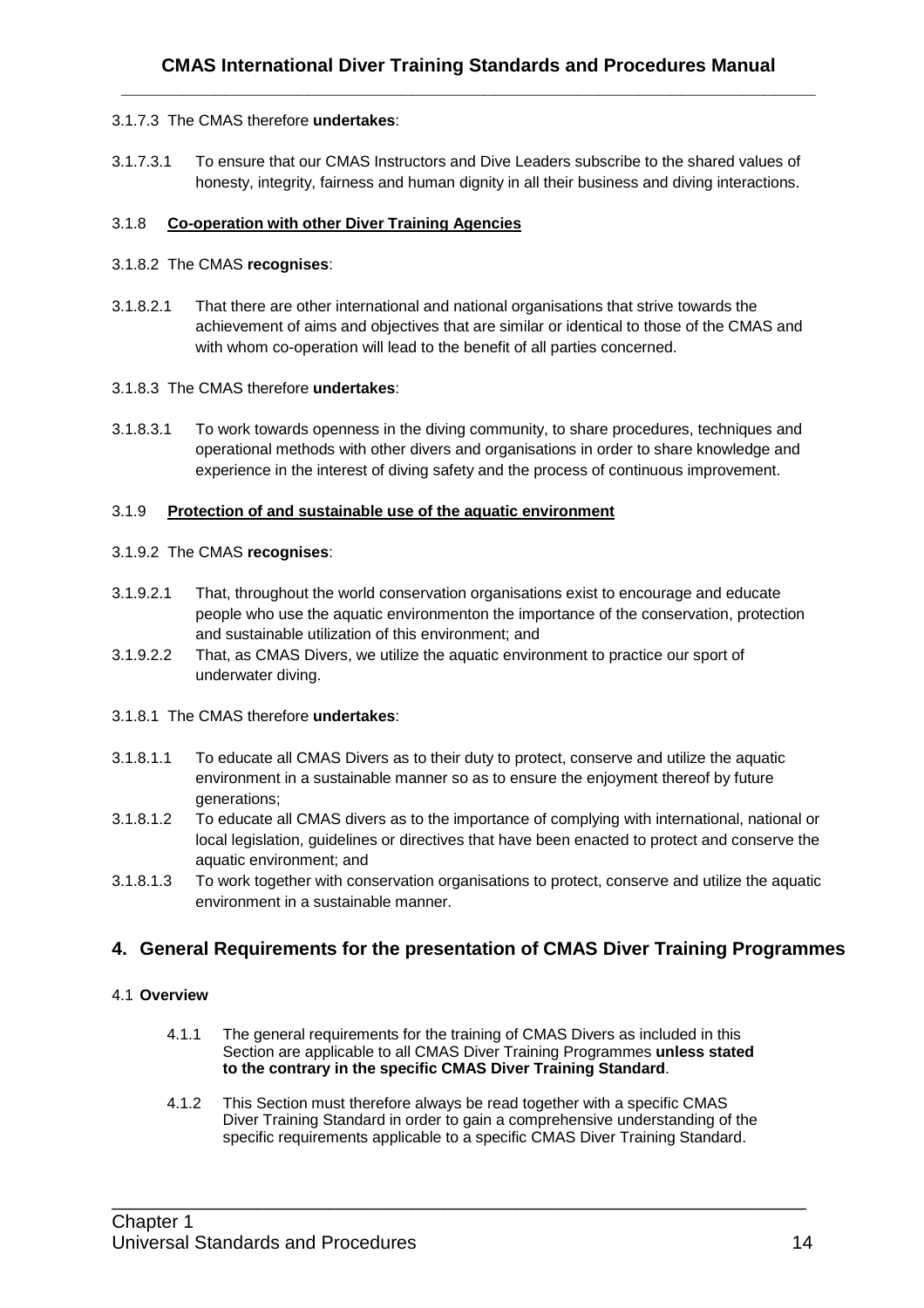#### 4.2 **General information to be provided to participants on all CMAS Diver Training Programmes**

- 4.2.1 The CMAS prescribes to the principle that the participant has the right to take an informed decision as to his participation in any CMAS Diver Training Programme. In order to comply with this principle, the CMAS Instructor shall, before or during the first class meeting, make the following information available to the participant in order for the participant to take an informed decision as to his participation in the training programme:
- 4.2.1.1 The aim and objectives of the specific CMAS Training Programme.
- 4.2.1.2 The competencies of the certified diver who has completed thespecific CMAS Diver Training Programme that the participant intends to attend.
- 4.2.1.3 The prerequisites for participation in the training programme.
	- 4.2.2 The class requirements, which shall include the following:
- 4.2.2.1 The costs of participating in the training programme;
- 4.2.2.2 Medical suitability to dive as well as the importance of appropriate regular diving medical examinations;
- 4.2.2.3 Insurance options/requirements in accordance with national regulations (if applicable); and
- 4.2.2.4 Contractual agreement, including conditions bearing on the signature, delivery and termination of the contract.
	- 4.2.3 The scope of the training programme, which includes the following:
- 4.2.3.1 Content; and
- 4.2.3.2 Limitations of the eventual qualification
	- 4.2.4 The diving related legislation and/or legal requirements applicable to the participant in the country where the training programme is presented.
	- 4.2.5 The specific equipment requirements of the participant during the training programme.
	- 4.2.6 The local environmental considerations that will have an impact on the participant and/or the presentation of the diver training programme.
	- 4.2.7 The means and methods of assessment of the participant's knowledge and skills during the training programme.
	- 4.2.8 The requirements for certification/successful completion of the training programme.
	- 4.2.9 The specific training programme procedures and schedule.
	- 4.2.10 The fact that records shall be kept of the participant's personal data and that these records may be passed on to the CMAS Federation, the CDC and/or CMAS International. The personal data that the CMAS instructor is supposed to obtain from the participant and keep in safe-keeping for a period of at least five (5) years shall include the following:

- 4.2.10.1 Name, address and date of birth
- 4.2.10.2 Medical certification
- 4.2.10.3 Any previous training/certification, experience
- 4.2.10.4 The progress of the student
- 4.2.10.5 Records of certification once the training has been completed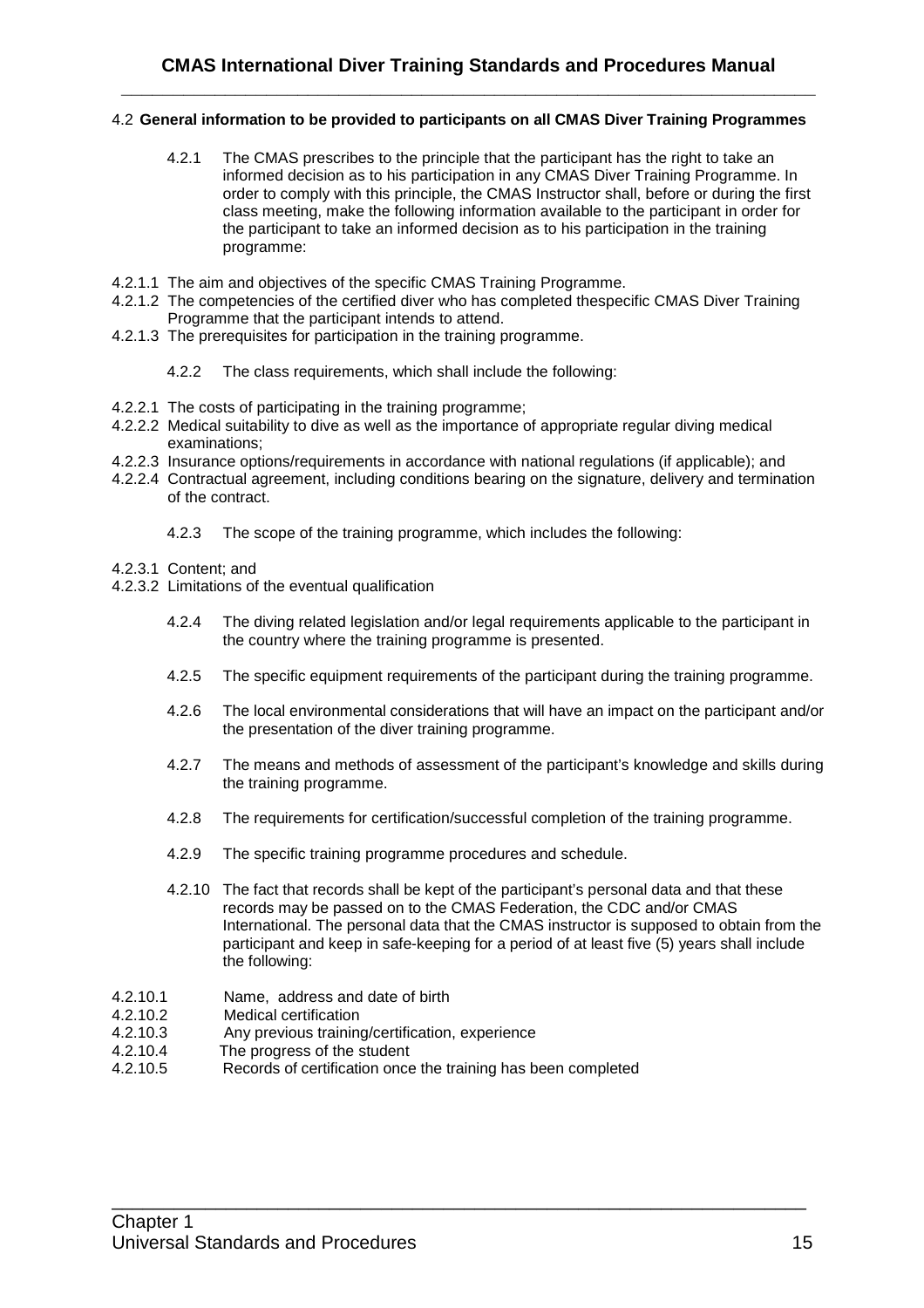#### 4.3 **General information about the CMAS to be provided to participants on all CMAS Diver Training Programmes**

- 4.3.1 The following information about the CMAS shall be made available to the participant during the first class meeting:
- 4.3.1.1 The CMAS as an international body for the management of underwater sport;
- 4.3.1.2 The relationship between the School/Club/Federation and the CMAS;
- 4.3.1.3 The CMAS International Diver Certification System; and
- 4.3.1.4 The position of the specific CMAS Diver Training Programme in the CMAS International Diver Certification System.

#### 4.4 **Career development information to be provided to participants on all CMAS Sport Diver Training Programmes**

- 4.4.1 The participant shall be informed of the following during the last class meeting:
- 4.4.1.1 The diving opportunities open to him once he has completed the specific CMAS Diver Training Programme and obtained the relevant CMAS Diver Training Certification; and
- 4.4.1.2 The different CMAS Diver Training Programmes that he can attend once he has completed the specific CMAS Diver Training Programme and obtained the relevant CMAS Diver Training Certification.

#### 4.5 **Theoretical training parameters for CMAS Diver Training Programmes**

- 4.5.1 The CMAS Instructor shall ensure that theoretical training is conducted in an environment that is free from significant distractions to learning, such as a dedicated classroom. Furthermore, the training venue shall provide participants with sufficient working facilities and training aids (e.g. writing surfaces, reference materials, and computer, visual or audio materials) to ensure that participants are able to understand the information being presented.
- 4.5.2 Each participant shall be provided with relevant training material, in either printed or electronic format, that will assist him in mastering the required theoretical concepts and principles.

#### 4.6 **Practical training parameters for CMAS Diver Training Programmes**

#### 4.6.1 **Risk assessment**

- 4.6.1.1 The CMAS Instructor shall ensure that a risk assessment is conducted before each confined and open water dive, and shall adopt procedures to ensure that all risks are controlled as far as is reasonably possible. The following factors shall be considered as part of this assessment taking into account the capability of participants:
- 4.6.1.1.1 water movement (e.g. current, wave action)
- 4.6.1.1.2 depth
- 4.6.1.1.3 underwater visibility
- 4.6.1.1.4 pollution
- 4.6.1.1.5 entry/exit methods
- 4.6.1.1.6 restricted zones
- 4.6.1.1.7 suitability of the site for the planned activities<br>4.6.1.1.8 emergency action plan
- emergency action plan
- 4.6.1.2 The CMAS Instructor shall have the right to prevent any participant from taking part in the activity if following a risk assessment this is deemed to be in the best interest of the participant and/or of the other participants.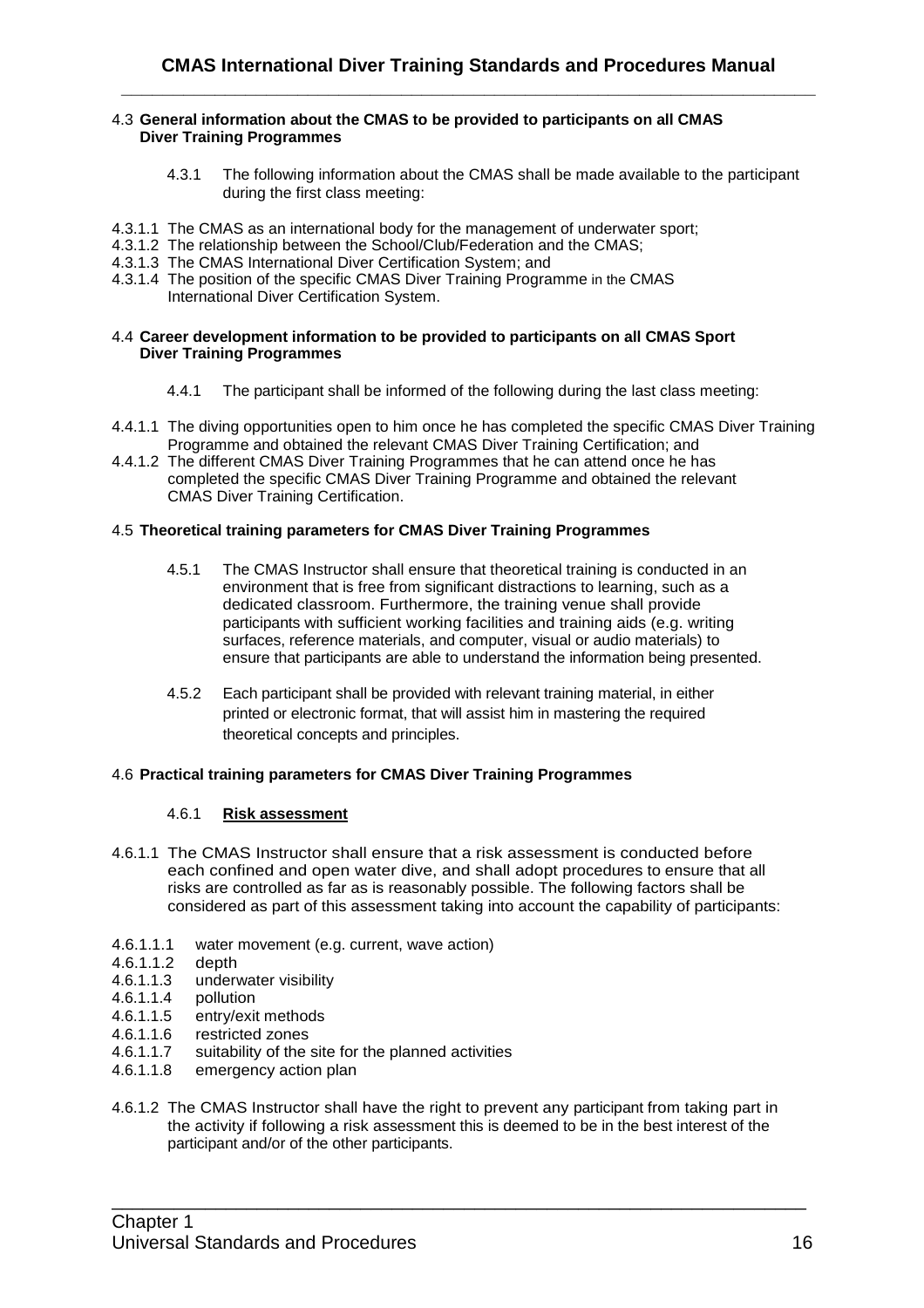# 4.6.2 **Emergency equipment and procedures**

#### 4.6.2.1 **Emergency equipment**

- 4.6.2.1.1 For all locations where confined or open water activities take place the CMAS Instructor shall ensure the availability of the following:
- 4.6.2.1.1.1 A first aid kit suitable for the planned diving activities;
- 4.6.2.1.1.2 An emergency oxygen unit with a capacity of delivering at least 15 litres/min of pure oxygen for at least 20 min; and
- 4.6.2.1.1.3 A communication system suitable for alerting the Emergency Medical Services.

#### 4.6.2.2 **Emergency procedures**

- 4.6.2.2.1 The CMAS Instructor shall ensure that, at each dive site where confined or open water diving activities take place, a documented emergency plan comprising at least the following information is available:
- 4.6.2.2.1.1 Procedures for casualty recovery, resuscitation and evacuation;
- 4.6.2.2.1.2 Procedures for the use of the emergency oxygen supply; and
- 4.6.2.2.1.3 Information about the nearest medical resources (including data about the availability of the nearest hyperbaric recompression chamber).

# 4.6.3 **Equipment**

- 4.6.3.1 The minimum equipment to be worn by a CMAS Instructor and a participant while conducting confined and open water SCUBA diving training for any CMAS Sport, Speciality or Sport and Speciality Leadership training programme shall consist of the prescribed diving equipment listed in Clause 2.1.42 of Chapter 1 whilst the minimum equipment to be worn by a CMAS Instructor and a participant while conducting confined and open water snorkel diving training shall consist of the prescribed diving equipment listed in Clause 2.1.43 of Chapter 1. When appropriate for open water diving, the use of a surface support-station with dive flag or a surface marker buoy is also encouraged.
- 4.6.3.2 In the event that the CMAS Instructor or the training facility by whom he is employed/on whose behalf he is presenting the training programme is providing or renting any diving equipment to the student the CMAS Instructor shall ensure:
- 4.6.3.2.1 That the diving equipment rented or provided to the student conforms to the relevant International Standards as prescribed by legislation applicable in the country where the training programme is being presented;
- 4.6.3.2.2 That the diving equipment rented to the student is subjected to an inspection prior to delivery in order to ascertain that it is fully operational;
- 4.6.3.2.3 That all diving equipment is maintained and serviced in accordance with the manufacturer's instructions, and records of maintenance, servicing and inspection is kept;
- 4.6.3.2.4 That the student is advised on choosing the proper diving equipment taking into account the envisaged diving activity and the qualification and needs of the student (e.g. the proper fit of buoyancy control devices and suits); and
- 4.6.3.2.5 That the student should not use the equipment unsupervised as the use of the diving equipment requires specific training.

#### 4.6.4 **Information to be provided**

4.6.4.1 Prior to each confined and open water training session, participants shall have the safety provisions identified to them by the CMAS Instructor, including the following:

\_\_\_\_\_\_\_\_\_\_\_\_\_\_\_\_\_\_\_\_\_\_\_\_\_\_\_\_\_\_\_\_\_\_\_\_\_\_\_\_\_\_\_\_\_\_\_\_\_\_\_\_\_\_\_\_\_\_\_\_\_\_\_\_\_\_\_

4.6.4.1.1 The identity and role of any assistants or other staff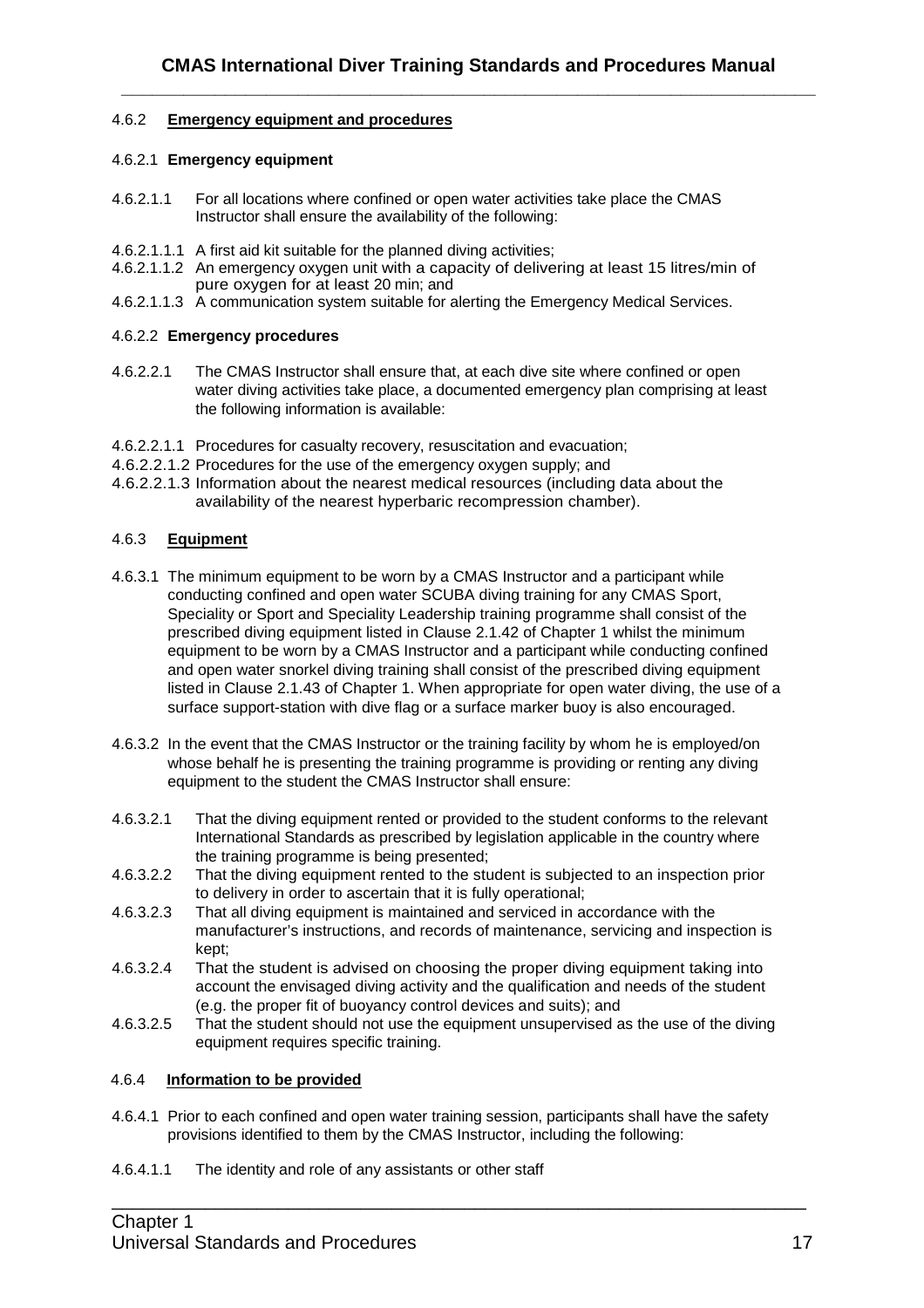- 4.6.4.1.2 Emergency procedures
- 4.6.4.1.3 Buddy/group assignments
- 4.6.4.1.4 The conduct required of the participants
- 4.6.4.2 The following additional information shall be provided to the participants before any open water training dive by the CMAS Instructor:
- 4.6.4.2.1 Information concerning the dive site, in particular hazards which could affect the safety of the dive (e.g. under-water obstructions);
- 4.6.4.2.2 Arrangements concerning buddy teams and/or group size; and
- 4.6.4.2.3 Depth and/or time limitations.

#### 4.7 **Instructor/student ratio for practical training**

- 4.7.1 The **maximum** number of students for practical **sport**, **speciality** and **sport and specialityleadership** diver training is eight (8) students per CMAS Instructor. Two (2) additional students per certified CMAS Dive Leader may be added up to a maximum of twelve (12) students per CMAS Instructor. Although additional CMAS Dive Leaders may be used, no additional students may be added to the responsibility of the individual CMAS Instructor. **These ratios are considered maximum and can be reduced by CMAS Federations and CDC's to suit the environmental conditions or other factors in their respective countries.**
- 4.7.2 The **maximum** number of students for **technical** diver and **technical leadership** training is four (4) students per CMAS Instructor. Two (2) additional students per certified CMAS Dive Leader may be added up to a maximum of six (6) students per CMAS Instructor. Although additional CMAS Dive Leaders may be used, no additional students may be added to the responsibility of the individual CMAS Instructor. **These ratios are considered maximum and can be reduced by CMAS Federations and CDC's to suit the environmental conditions or other factors in their respective countries.**

#### 4.8 **Confined water training**

- 4.8.1 Prior to the first confined water training lesson the student shall undergo a "Physical Conditioning and Watermanship Evaluation" as prescribed by the Federation or CDC.
- 4.8.2 Participants shall receive their initial training of each snorkel diving and SCUBA diving skill under the direct supervision of the CMAS Instructor. Further skill development may continue under direct supervision of a certified CMAS Dive Leader and indirect supervision of the Instructor. The CMAS instructor shall conduct the final assessment to determine the satisfactory skill performance ofeach student.
- 4.8.3 The participant shall be taught the skills prescribed by the specific CMAS Diver Training Standard.

#### 4.9 **Open water training**

- 4.9.1 Before participating in the open water training dives the participant shall have demonstrated sufficient theoretical knowledge and snorkelling and/or SCUBA skills in confined water to be able to perform the open water dives in the prevailing conditions.
- 4.9.2 An open water training dive shall comprise of the activities as provided for in the definitions in Clause 2.1.48 of Chapter 1 and shall be directly supervised by a CMAS Instructor.

\_\_\_\_\_\_\_\_\_\_\_\_\_\_\_\_\_\_\_\_\_\_\_\_\_\_\_\_\_\_\_\_\_\_\_\_\_\_\_\_\_\_\_\_\_\_\_\_\_\_\_\_\_\_\_\_\_\_\_\_\_\_\_\_\_\_\_

4.9.3 Participants to be certified shall complete the prescribed number of open water training dives under the direct supervision of a CMAS Instructor at the depths and for the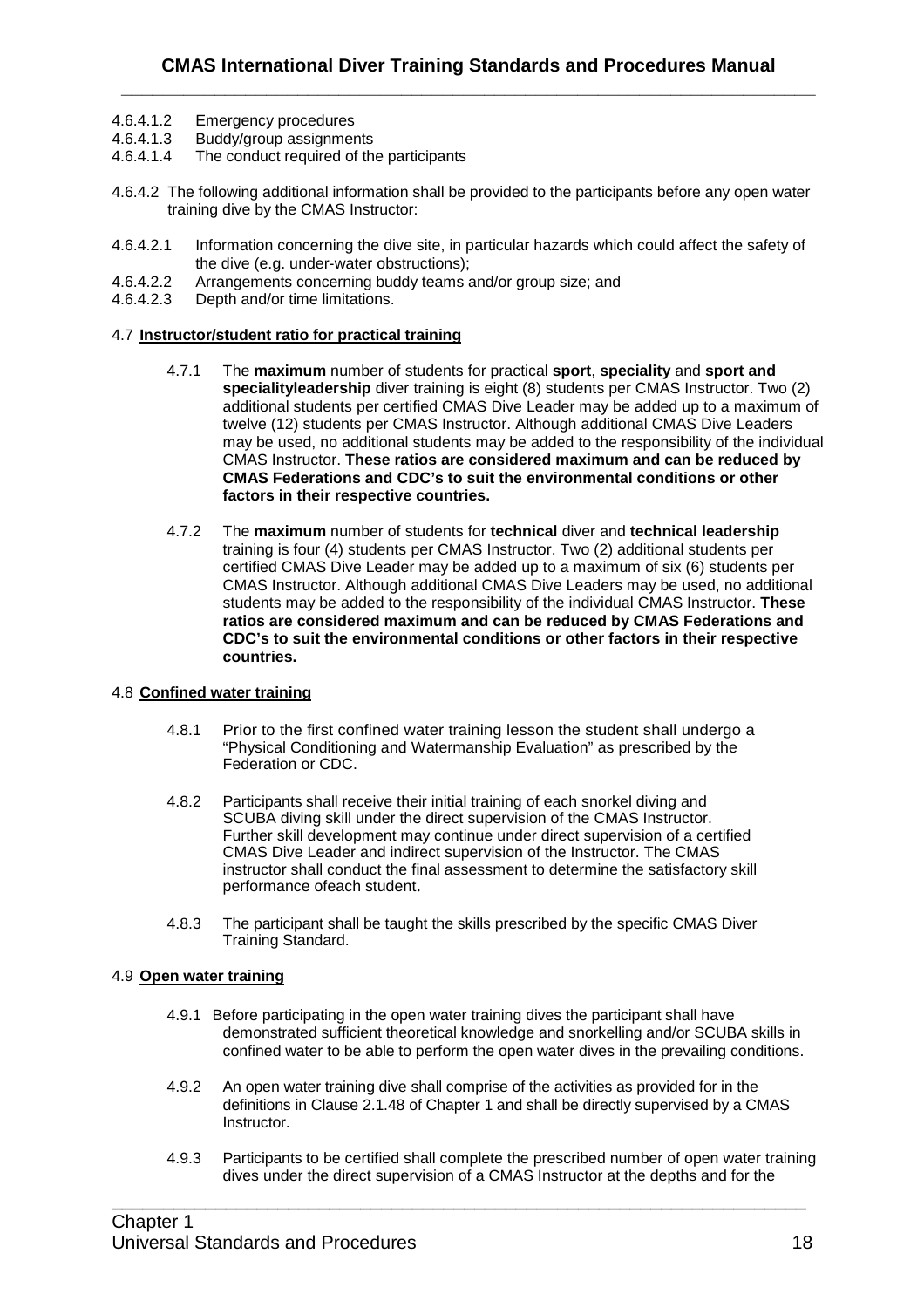duration as prescribed by the specific CMAS Diver Training Standard.

- 4.9.4 All under-water skills in open water shall be taught, directly supervised and evaluated by a CMAS Instructor, who shall be in the water during each open water training dive. The CMAS Instructor shall be in direct control of the students throughout all open water training dives.
- 4.9.5 All open water training dives shall be conducted during normal daylight hours unless otherwise specified by the specific CMAS Diver Training Standard.
- 4.9.6 No open water training dive shall be conducted in any overhead environment where direct vertical access to the surface is not possible unless otherwise specified by the specific CMAS Diver Training Standard. Open water training dives shall therefore generally not be conducted in under-water caves, inside wrecks or below ice. (Aquatic plants are not considered an overhead obstruction).
- 4.9.7 No more than three (3) open water training dives may be conducted on a given day.
- 4.9.8 The safe supervision of participants is the sole responsibility of the CMAS Instructor. **The CMAS Instructor shall lower the instructor/ participant ratio as provided for in Clause 4.7 of Chapter 1 or as prescribed by his CMAS Federation or CDCwhere environmental conditions are less than ideal, for example where underwater visibility is poor or where there is significant water movement**. The CMAS Instructor may also use additional aids to improve safety such as ascent lines, surface support stations or Instructional Assistants. Where Instructional Assistants are used they shall comply with the requirements as prescribed by each CMAS Diver Training Standard.
- 4.9.9 The CMASInstructor shall limit the number of participants on open water training dives so that either the CMAS Instructor or a CMAS Dive Leader is able to establish physical contact with every participant at any time during the open water dive.
- 4.9.10 The CMAS Instructor shall cancel or abort the open water training dive if environmental conditions, equipment problems or a participant's physical or mental condition make this necessary.

#### 4.10 **Right to withhold certification**

- 4.10.1 The CMAS Instructor shall have the right to withhold the participant's certification, if in the opinion of the CMAS Instructor, the participant has not performed satisfactorily in any one or more of the prescribed requirements for certification as described in the relevant CMAS Diver Training Standard.
- 4.10.2 Quality Assurance for CMAS Sport Diver Training Programmes
- 4.10.3 Both CMAS International and a CMAS Federation shall have the right to institute any such quality assurance measures that they deem appropriate in order to ensure that all CMAS Diver Training is conducted throughout the world in accordance to the minimum requirements of this Standard.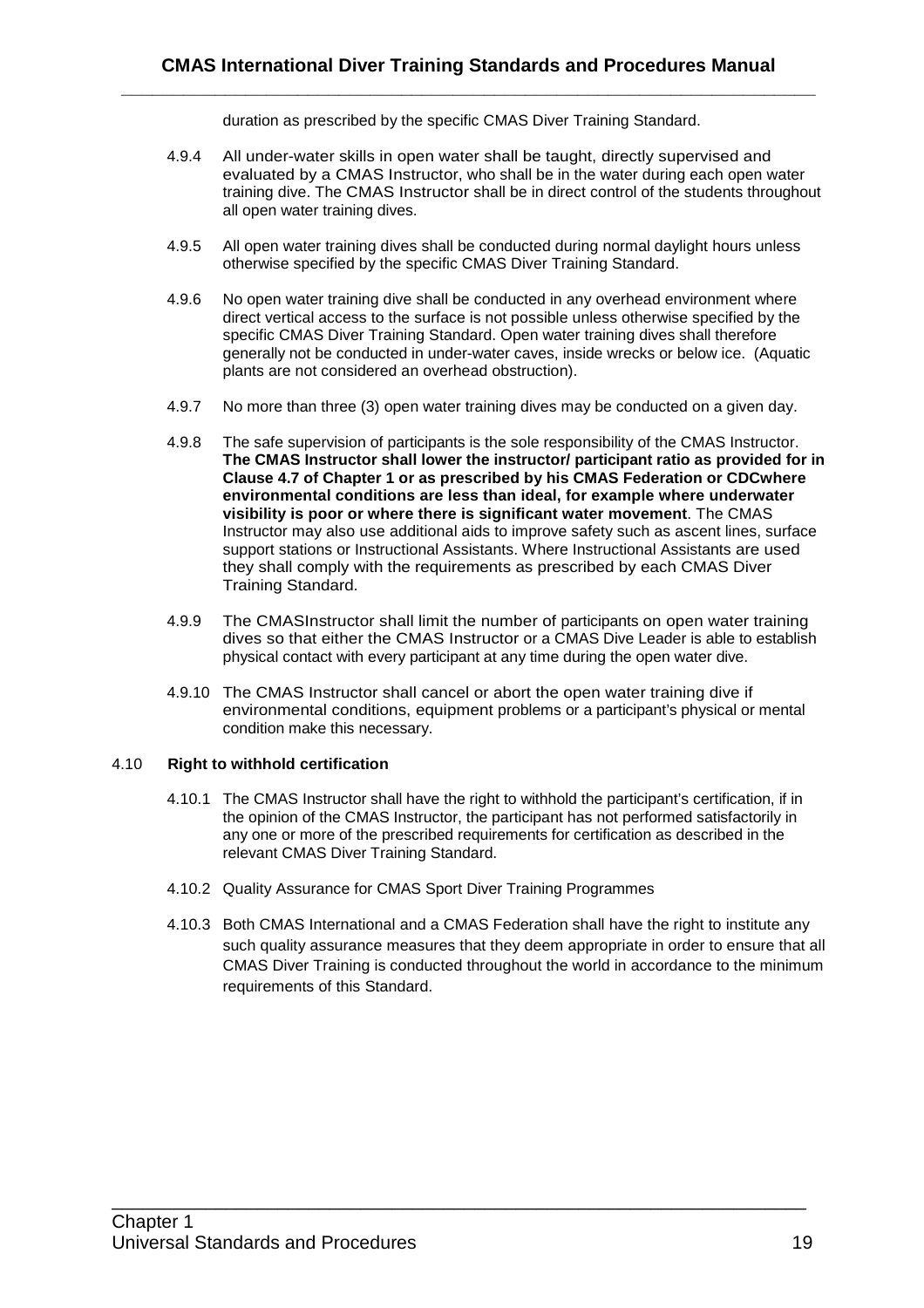# **5. CMAS Code of International Diving Signals**

# 5.1 **The CMAS Compulsory Hand signals are as follows:**



The **CMAS Night Diving Signals** are as follows

| OK.                | OK All is well    | <b>Something</b> |
|--------------------|-------------------|------------------|
| <b>All is well</b> | (with dive light) | wrong            |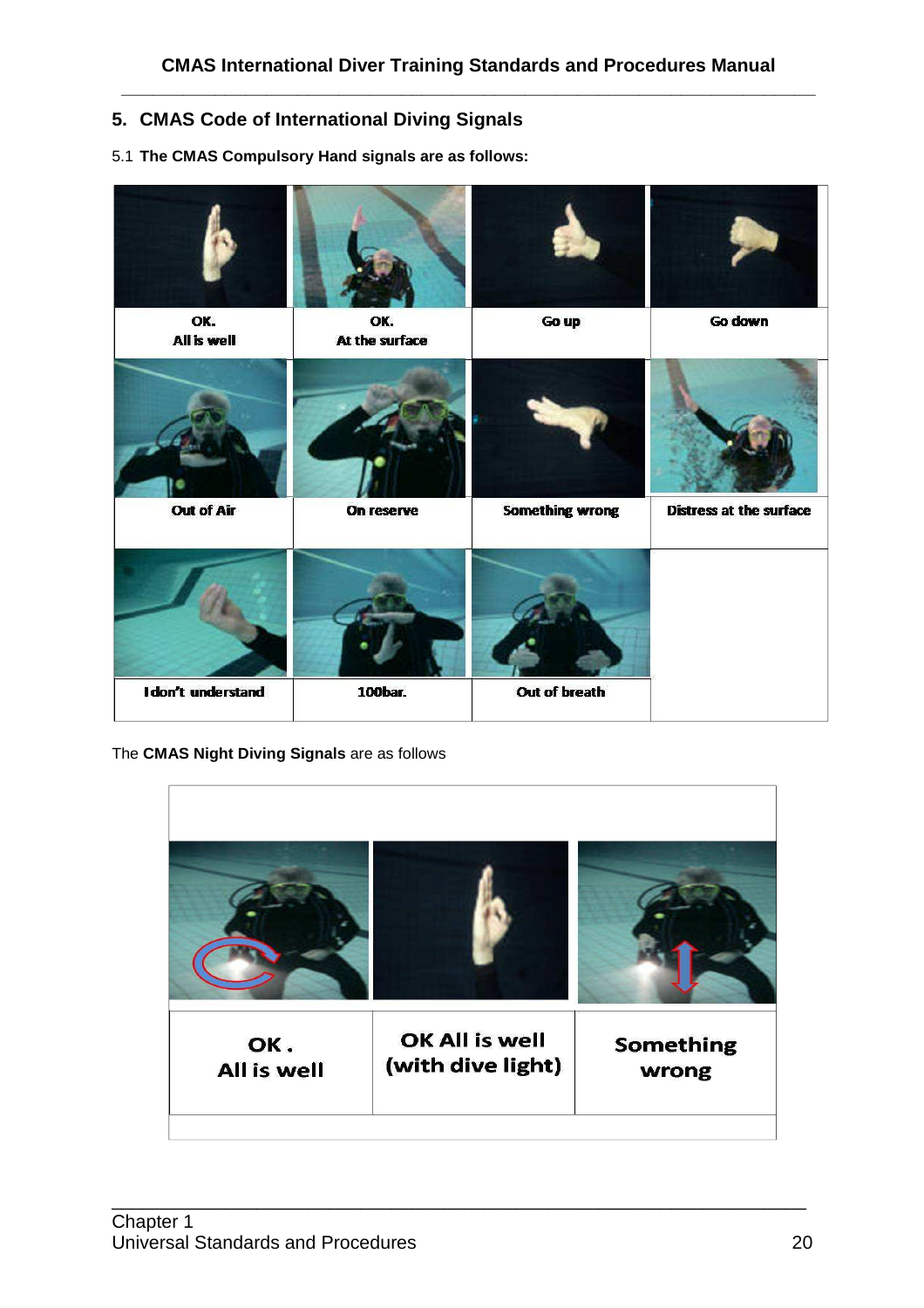

5.2 The **CMAS Additional Hand Signals** are as follows:

# **6. CMAS Delayed Surface Marker Buoy Colour Code System**

6.1 The CMAS International DSMB Colour Code System is as follows:

| <b>Colour of DSMB</b> | Interpretation                                                                                                                                                                                                                                                                                                                                   |
|-----------------------|--------------------------------------------------------------------------------------------------------------------------------------------------------------------------------------------------------------------------------------------------------------------------------------------------------------------------------------------------|
| Red                   | Indicates the position of a diver that is ascending normally.                                                                                                                                                                                                                                                                                    |
| Yellow                | Indicates a diver in distress that requires assistance. The DSMB may<br>be accompanied by anattached note (i.e. underwater slate) indicating the<br>required assistance(e.g. "More air").                                                                                                                                                        |
| <b>Yellow and Red</b> | The red DSMB is usually sent up first to indicate the position of a diver<br>and that he is ascending normally. The second DSMB, Yellow, is<br>deployed to indicate that the diver now needs assistance. Again the<br>DSMB may be accompanied by anattached note (i.e. underwater slate)<br>indicating the required assistance(e.g. "More air"). |

- 6.2 It is important that only DSMB's with the standard colour code system is used. Divers should not use DSMB's with mixed colours (i.e. red one side and yellow the other side) or any other colour than the recommended colours as it may prohibit certain divers from reacting in an emergency as they are not familiar with the colour code.
- 6.3 This standard does not apply to surface marker buoys (SMB's) that are trailed on the surface by divers to mark their position.